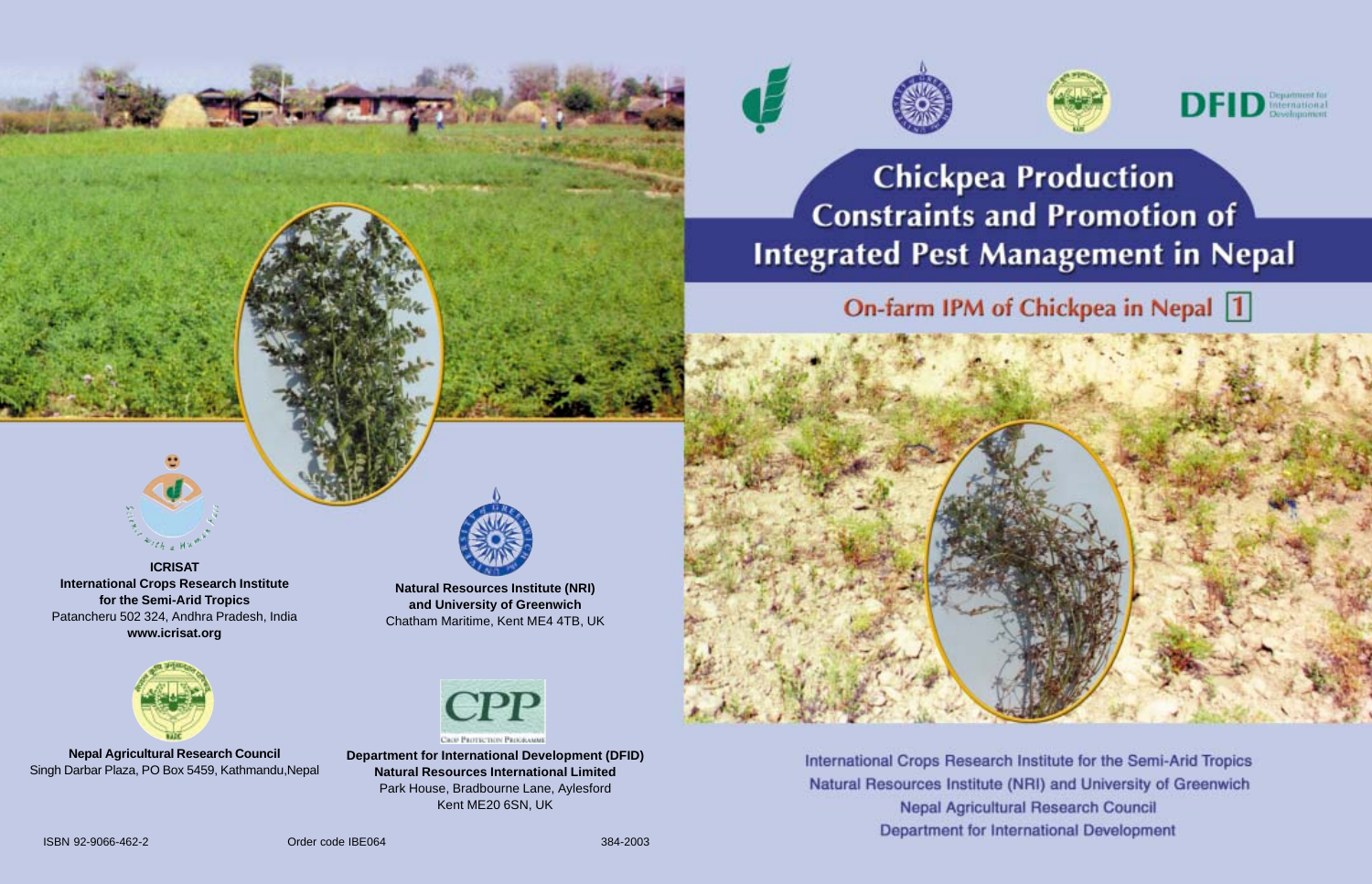**Citation**: Pande S, Bourai VA, Neupane RK and Joshi PK. 2003. Chickpea Production Constraints and Promotion of Integrated Pest Management in Nepal. On-farm IPM of Chickpea in Nepal –1. Information bulletin no. 64. Patancheru 502324, Andhra Pradesh, India: International Crops Research Institute for the Semi-Arid Tropics. 32pp. ISBN 92- 9066-462-2. Order code IBE064.

### **Abstract**

Chickpea production in Nepal drastically came down to 19,000 hectares in 1997/98 from 54,000 hectares in 1981/82. This was mainly due to biotic and abiotic stresses. To overcome these drawbacks and address the plight of chickpea producers, ICRISAT and NRI in collaboration with NARC launched an aggressive program. To diagnose chickpea production environment at micro level, the entire hillside-*Terai* region of Nepal was selected for the study. In all, 500 chickpea producers were selected for the study. It was found that rotation of chickpea cuts down the use of chemical fertilizers and also enhances the output of paddy significantly. If the joint mission of ICRISAT/NARC with the IPM package overcomes biotic and abiotic constraints then it will enhance the socio-economic life of chickpea farmers in Nepal.

### **Acknowledgments**

This study is a part of ICRISAT/DFID research project 'On-farm IPM-chickpea in Nepal'. We are thankful to Philip C Stevenson of the University of Greenwich, Chatham Maritime, and JN Rao of ICRISAT, Pantancheru, Andhra Pradesh, India. We are also thankful to the Executive Director, Nepal Agricultural Research Council (NARC), scientists and field staff of NARC. Our sincere thanks to RN Chaudhary, Baidhyanath Jha, TB Ghemeray, VK Dutta, Rameshwaran Maharjan, DN Pokherial and S Mohatto of NARC for data collection. We shall remain thankful to the 500 farmers who participated in this activity. The coordination of the production process by TR Kapoor is gratefully acknowledged.

### **About ICRISAT**

The semi-arid tropics (SAT) encompass parts of 48 developing countries including most of India, parts of southeast Asia, a swathe across sub-Saharan Africa, much of southern and eastern Africa, and parts of Latin America. Many of these countries are among the poorest in the world. Approximately one-sixth of the world's population lives in the SAT, which is typified by unpredictable weather, limited and erratic rainfall, and nutrient-poor soils.

ICRISAT's mandate crops are sorghum, pearl millet, chickpea, pigeonpea and groundnut – five crops vital to life for the ever-increasing populations of the SAT. ICRISAT's mission is to conduct research that can lead to enhanced sustainable production of these crops and to improved management of the limited natural resources of the SAT. ICRISAT communicates information on technologies as they are developed through workshops, networks, training, library services and publishing.

ICRISAT was established in 1972. It is supported by the Consultative Group on International Agricultural Research (CGIAR), an informal association of approximately 50 public and private sector donors. It is co-sponsored by the Food and Agriculture Organization of the United Nations (FAO), the United Nations Development Programme (UNDP), the United Nations Environment Programme (UNEP) and the World Bank. ICRISAT is one of 16 nonprofit, CGIAR-supported Future Harvest Centers.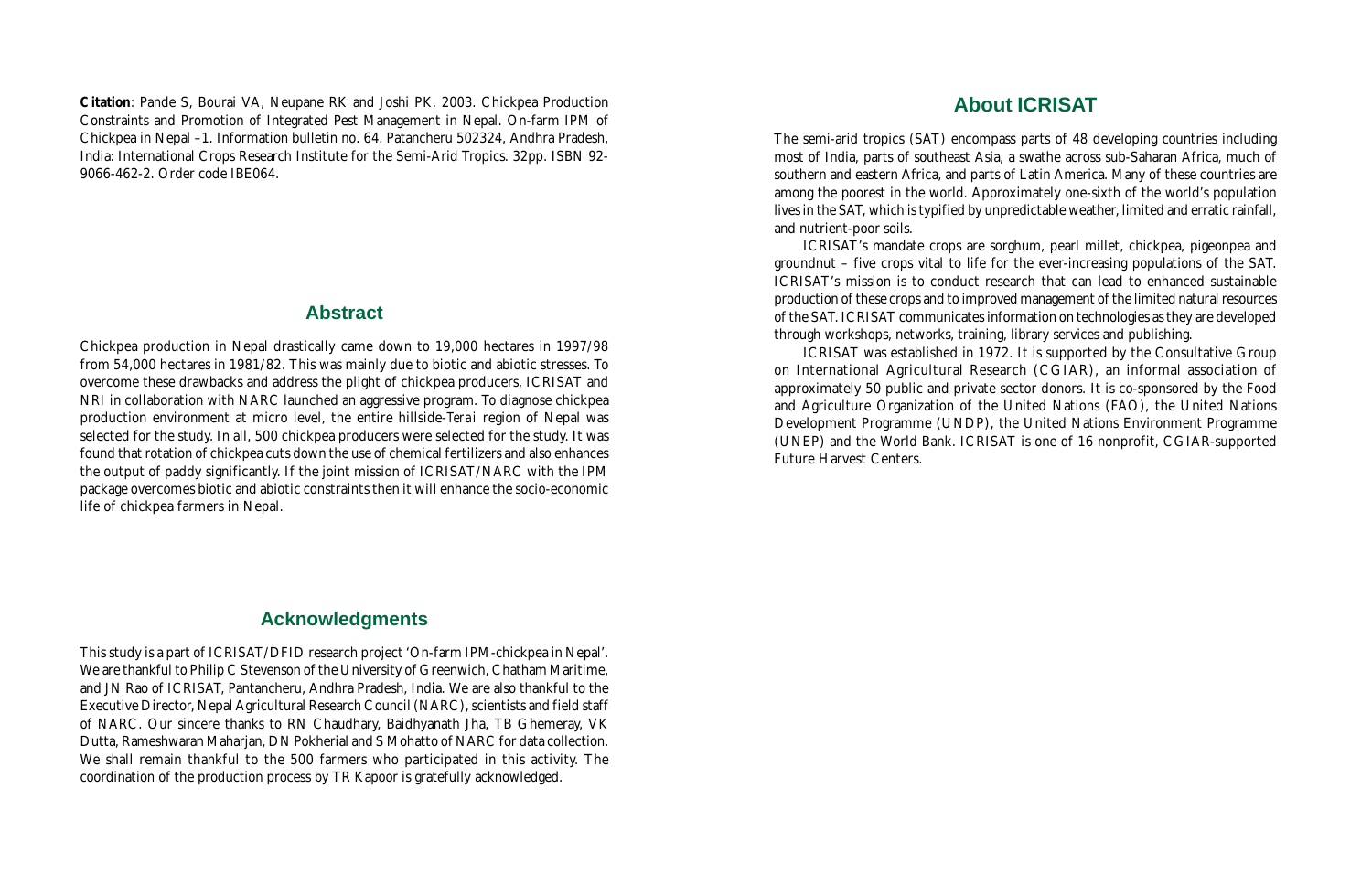# **Chickpea Production Constraints and Promotion of Integrated Pest Management in Nepal**

## **On-farm IPM of Chickpea in Nepal 1**

S Pande, VA Bourai, RK Neupane and PK Joshi

Information Bulletin no. 64



International Crops Research Institute for the Semi-Arid Tropics Patancheru 502 324, Andhra Pradesh, India



Natural Resources Institute (NRI) and University of Greenwich Chatham Maritime, Kent ME4 4TB, UK



Nepal Agricultural Research Council Singh Darbar Plaza, PO Box 5459, Kathmandu, Nepal



Department for International Development, UK

2003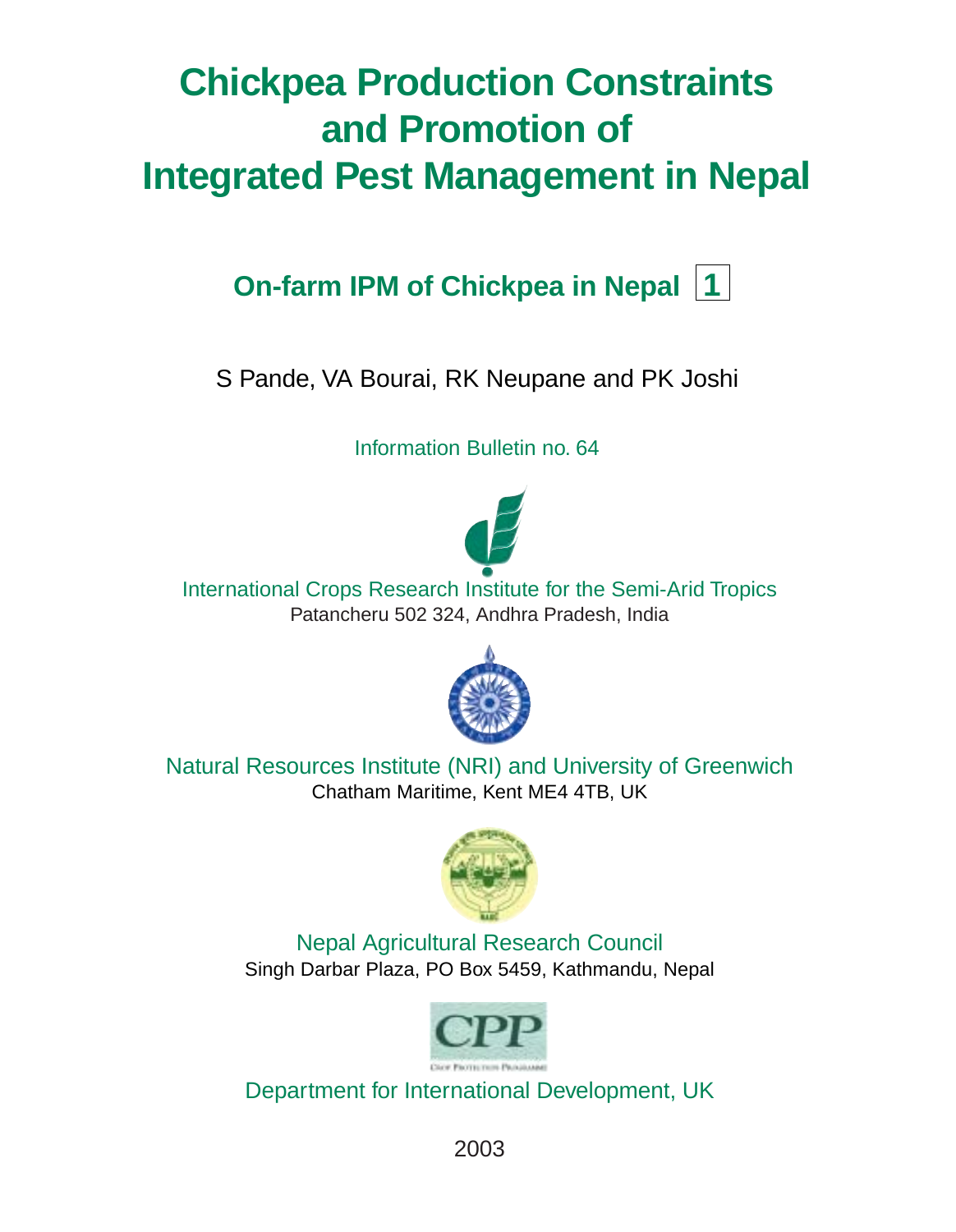### **Authors**

**S Pande,** Principal Scientist (Pathology), Regional Theme Coordinator, Crop, Livestock and Systems Diversification, ICRISAT, Patancheru 502 324, Andhra Pradesh, India.

**VA Bourai,** Reader and Head, Department of Economics, SGRR (PG) College, Dehradun (Uttranchal), India.

**RK Neupane,** Grain legumes coordinator, Nepal Agricultural Research Council (NARC), Rampur, Chitwan, Nepal.

**PK Joshi,** Principal Scientist, National Centre for Agricultural Economics and Policy Research, Library Avenue, Pusa, PO Box 11305, New Delhi 110012, India.

**For further information, contact:** Suresh Pande**,** Principal Scientist (Pathology), Regional Theme Coordinator, Crop, Livestock and Systems Diversification, ICRISAT, Patancheru 502 324, Andhra Pradesh, India. E-mail: s.pande@cigar.org

(This publication is an output from a research project funded by the United Kingdom Department for International Development (DFID) for the benefit of developing countries. The views expressed are not necessarily those of DFID)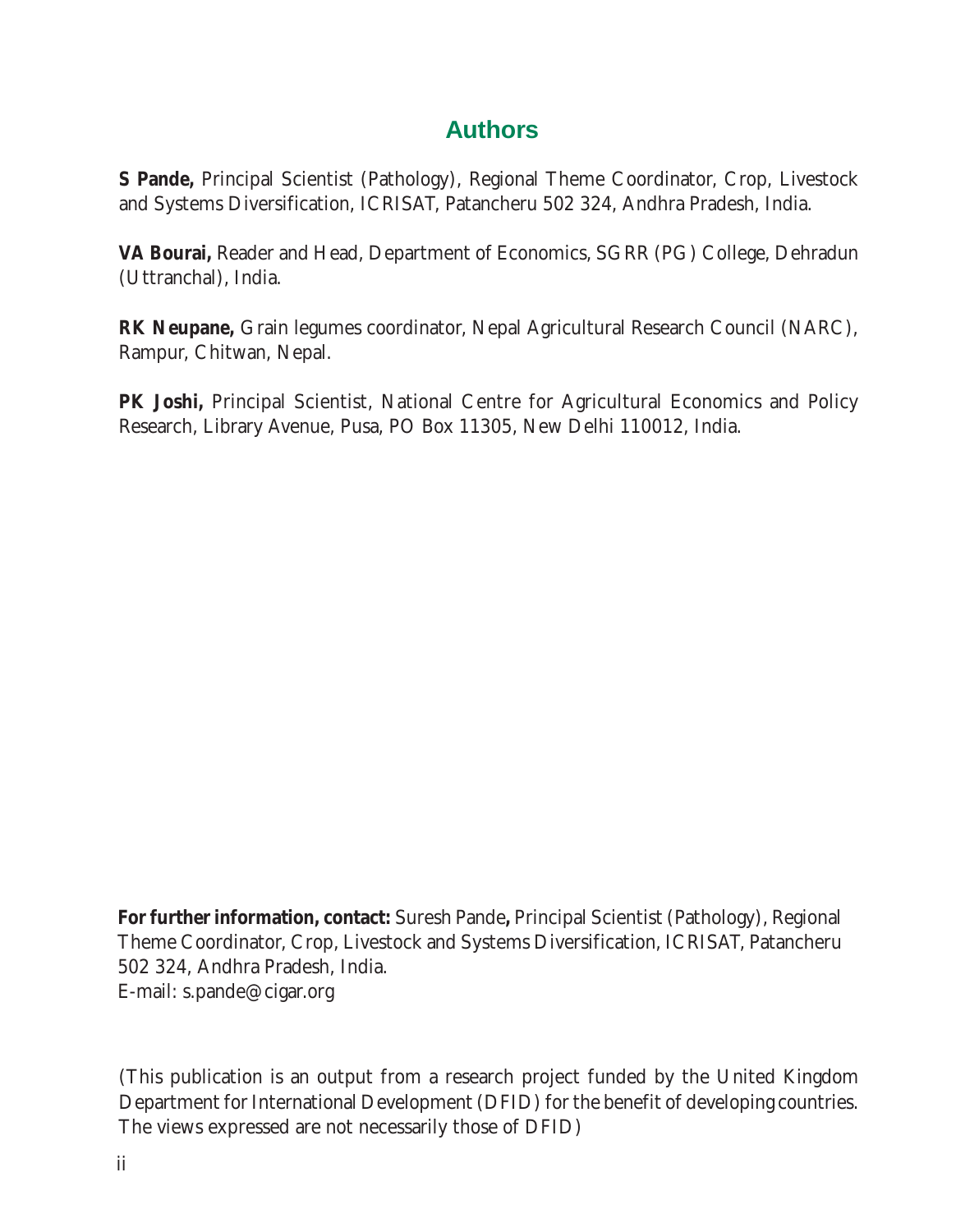### **Contents**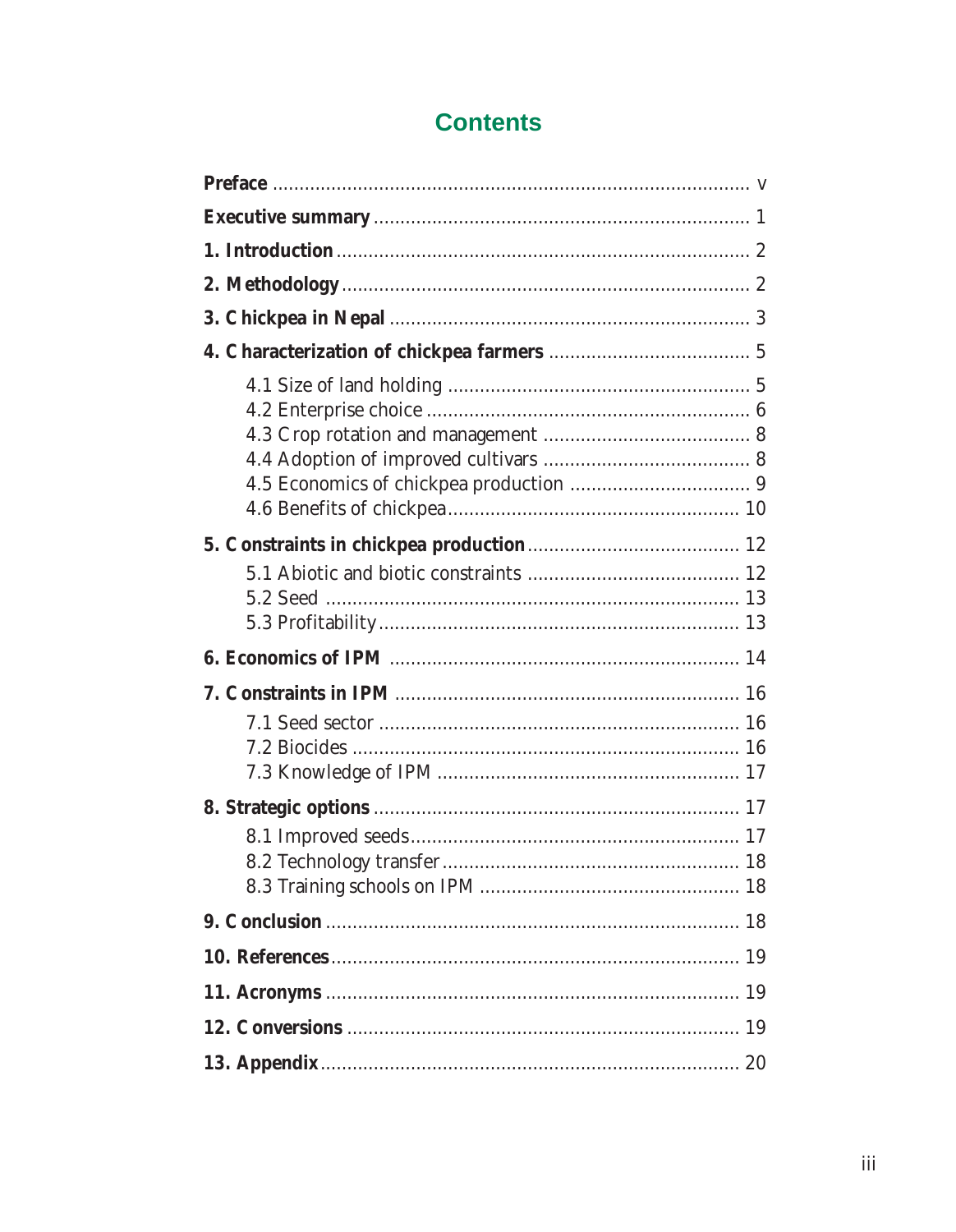### **Preface**

The study *Chickpea Production Constraints and Promotion of Integrated Pest Management in Nepal* is an effort to identify the constraints and opportunities in chickpea production. This study is a part of an on-farm IPM of chickpea in Nepal conducted by Nepal Agricultural Research Council (NARC), Natural Resources Institute (NRI) and International Crop Research Institute for the Semi-Arid Tropics (ICRISAT). The Crop Protection Program (CPP) of the Department for International Development (DFID), UK, has funded the study. The study was designed to identify biotic and abiotic stresses on chickpea production and the possible impact on farmers' family income, nutrition and poverty. Pod borer, wilt and botrytis gray mold (BGM) were the major constraints that compelled farmers to substitute their land in favor of less remunerative crops. To overcome these, NARC, ICRISAT and NRI jointly launched a program in 1999/2000 to propagate IPM in major chickpeagrowing regions through farmer participatory approach. This study documented the feasibility of IPM package and identified the constraints encountered by farmers in its larger adoption.

The authors have put in a tremendous effort to tackle various issues and have been successful in disseminating the advantages of IPM approach in chickpea production to many farmers across the hillside-*Terai* region of Nepal.

> **William D Dar** Director General ICRISAT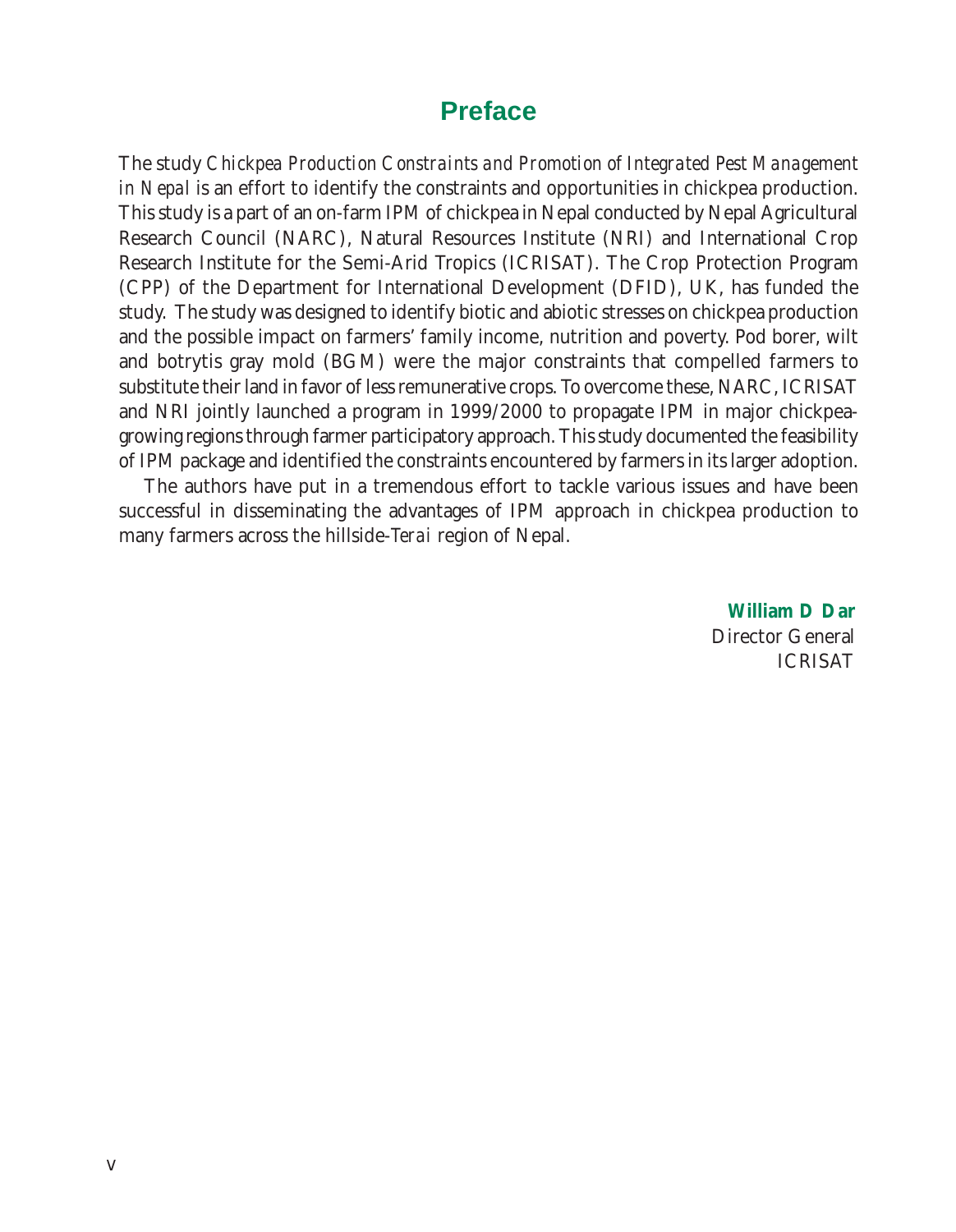### Executive summary

Chickpea was a principal pulse crop in Nepal in the 1980s. This trend changed in 1997/ 98 with chickpea going down to the fifth place at 19,000 hectares. Since then chickpea supply in the country has been declining rapidly than demand. If appropriate technological and policy interventions are not implemented, then by 2010 the country would be forced to import chickpea. Pod borer infestation, wilt and botrytis gray mold (BGM) disease have compelled farmers to substitute the area in favor of less remunerative crops or leave it unsown. To overcome these constraints, Integrated Pest Management approach was launched in the hillside-*Terai* region of Nepal. The International Crops Research Institute for Semi-Arid Tropics (ICRISAT), Natural Resources Institute (NRI) and the Nepal Agricultural Research Council (NARC) jointly launched a program in 1999/2000 to propagate the Integrated Pest Management (IPM) in the major chickpea-growing regions through farmer participatory approach. The purpose was to arrest and reverse the declining trend of chickpea production in Nepal and demonstrate the potential benefits of IPM package to the farmers. This study documented the feasibility of IPM package and identified the constraints encountered by farmers in its larger adoption. The study is based on a sample of 500 chickpea farmers, randomly selected from different regions in Nepal. These included both adopters and non-adopters of IPM technologies. The target domain of the study was entire hillside-*Terai* belt of Nepal: eastern, central, western, farwest and midwest.

The available information showed that a minuscule of farmers (about 7%) were following some components of IPM package in the hillside-*Terai* region. However, there was an enthusiasm for its adoption provided the existing constraints were appropriately addressed. Application of insecticide in chickpea was negligible. Its share was insignificant in the production cost; highest being in farwest region (11%). It was found that IPM package was highly profitable when compared to non-IPM techniques.

 The average net income of those who adopted IPM components was substantially higher (NRs 1025/katha) than the ones who did not adopt it (NRs 310/katha). The unit cost of production was 60% lower on IPM farms than the non-IPM practitioners.

The key constraint in adoption of IPM technique was non-availability of recommended variety of seed. The household-level seed storage losses were extreme and the existing seed sector was too weak in the country. Other constraints reported were non-availability of right biosubstitutes for chemicals and lack of appropriate knowledge on IPM practices. Community participation (particularly women folk) in seed storage and production of NPV need to be encouraged in the chickpea growing areas of Nepal.

 IPM is a 'knowledge-intensive' and 'costsaving' technological intervention to overcome the devastation caused by diseases and insect-pests.

A strong training program on IPM for chickpea producers would speed-up the percolation benefits of a promising technology that is eco-friendly, cost-effective and income augmenting.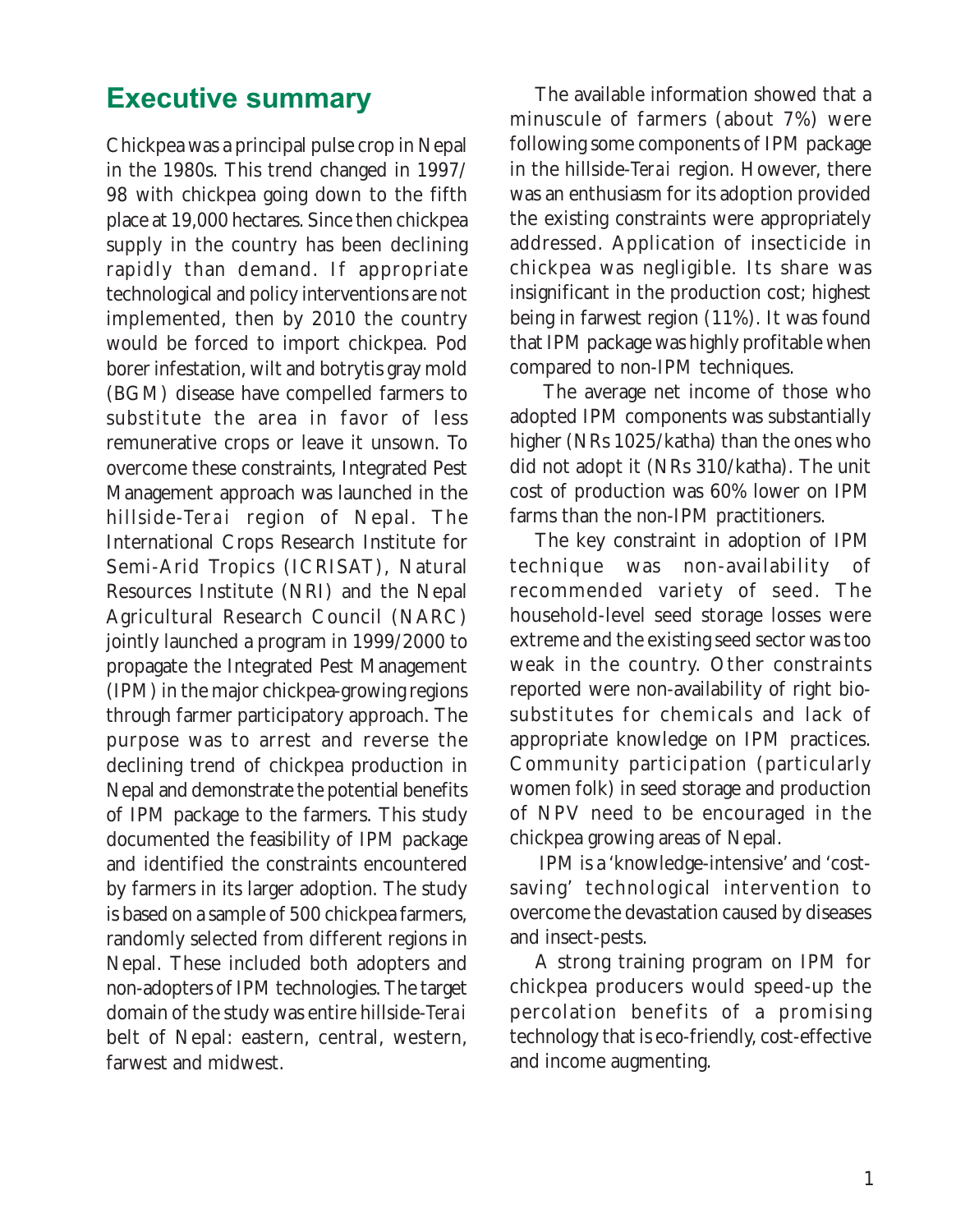### 1. Introduction

Chickpea was a leading pulse crop in Nepal until the early 1980s. However, the trend reversed and the crop came down to the fifth place after lentil, grasspea, blackgram and pigeonpea (Pandey et al. 2000). The area under chickpea drastically reduced to only 19,000 hectares in 1997/98 from 54,000 hectares in 1981/82. The descending trajectory of chickpea was mainly due to its susceptibility to several diseases and insectpests. Pod borer (*Helicoverpa armigera*) that feeds on maturing seeds was the worst pest. Wilt (*Fusarium oxysporum* f.sp. *ciceri*) and botrytis grey mould (BGM) caused by *Botrytis cinerea* were the key diseases that dramatically reduced the harvestable commodity. Principal reasons for a steep decline in chickpea production were uncertainty among farmers to depend on the crop and non-availability of appropriate technology for managing constraints. Hence, ≥75% of the rice areas with adequate moisture in which chickpea could be grown was left unsown.

To address production losses and technology gaps research into the development of resistant varieties and the subsequent release of improved varieties has been carried out for several years (Pandey et al. 2000). However, in the absence of an effective technology extension process and ineffective seed distribution, these varieties remained unavailable to farmers. To overcome these problems, ICRISAT and NRI in collaboration with NARC launched an improved technology adoption program with emphasis on pest management in the hillside region (inner *Terai*-*Terai*) of the country. The Crop Protection Program (CPP) of DFID, UK, has been funding this initiative. The aim of the program is to increase chickpea productivity by promoting the use of Integrated Pest Management (IPM)

technologies and improve the livelihoods of farmers. Chickpea is a highly nutritious, versatile and valuable food crop.

The initiative of the proposed program was to integrate available technologies to manage insect-pests, diseases and raise chickpea production to make it more competitive. Before developing location specific technological options, it was considered to identify existing production constraints and explore prospects of location specific Integrated Pest Management (IPM) options for chickpea intensification in Nepal. More specifically, the purpose of this study was to: characterize chickpea production systems in Nepal, identify constraints limiting chickpea production and assess opportunities for promoting IPM in chickpea.

### 2. Methodology

Nepal lies between China and India. It is 800 km long and varies in width between 130 and 240 kms. There is a wide climatic variation ranging from semi-arid tropic low lands to temperate areas above 400 m and cold tundra above 3000m (Figure 1). The hillside-*Terai* region between sea level and about 300m is the most fertile and productive belt. While the adjoining Indian *Terai* witnessed green revolution as a result of improved agricultural technologies, the Nepal *Terai* remained largely untouched by these advances.

### 2.1 Study area

The *Terai* and adjoining hillsides are divided into five regions: eastern, central, western, midwest and farwest. Approximately 90% of chickpea is grown in the *Terai*. To understand and diagnose the chickpea production environment better, sites were chosen from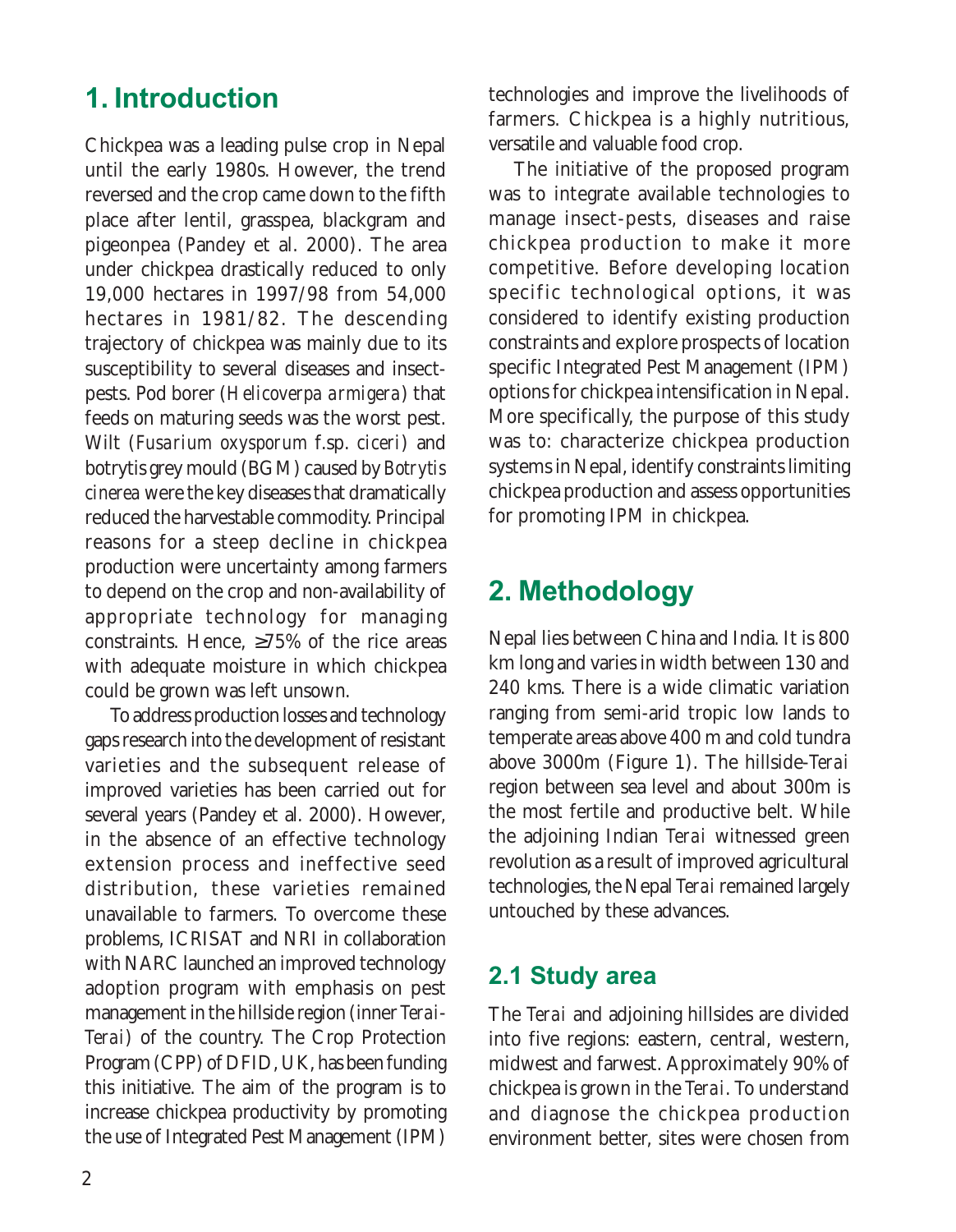

*Figure 1. Physiographic regions of Nepal (Source: Topographic survey branch, Department of survey, His Majesty's Government, Nepal, 1983).*

the entire length of the *Terai*. Temperatures range from 17 to 30°C with an average annual rainfall of 1400mm in midwestern region and 1872mm in wetter eastern region. Of the total arable land, irrigated area ranges between 21 and 35% (Table 1). About 80% of rainfall is between June and September (*kharif* or monsoon). Therefore, rice is the crop of choice in the five regions during this period. In the postrainy season (*rabi*), rainfall is low and limits the use of land for agriculture to crops

like chickpea and lentil (*Lens esculenta*). These crops depend entirely on residual moisture and occasional rain (Manandhar and Sakya 1996, Pandey et al. 2000).

### 2.2 Sampling

Nepal lacks accurate information on production and socioeconomic constraints. Therefore, focused group meetings were held

| Region     |                     |         |         |                       |
|------------|---------------------|---------|---------|-----------------------|
|            | Annual rainfall(mm) | Maximum | Minimum | Irrigated area $(\%)$ |
| Eastern    | 1872.5              | 30      | 18      | 28.6                  |
| Central    | 1515.2              | 28      | 18      | 34.7                  |
| Western    | 1687.2              | 30      | 18      | 26.2                  |
| Midwestern | 1388.9              | 30      | 17      | 20.8                  |
| Farwestern | 1671.9              | 30      | 17      | 33.1                  |

**Table 1. Agro-ecological features of different administrative regions in Nepal.**

Source: Manandhar, Dhruba M and Shakya Deep M 1996. *Climate and Crops of Nepal.* NARC and SAFDC Nepal pp 38-48.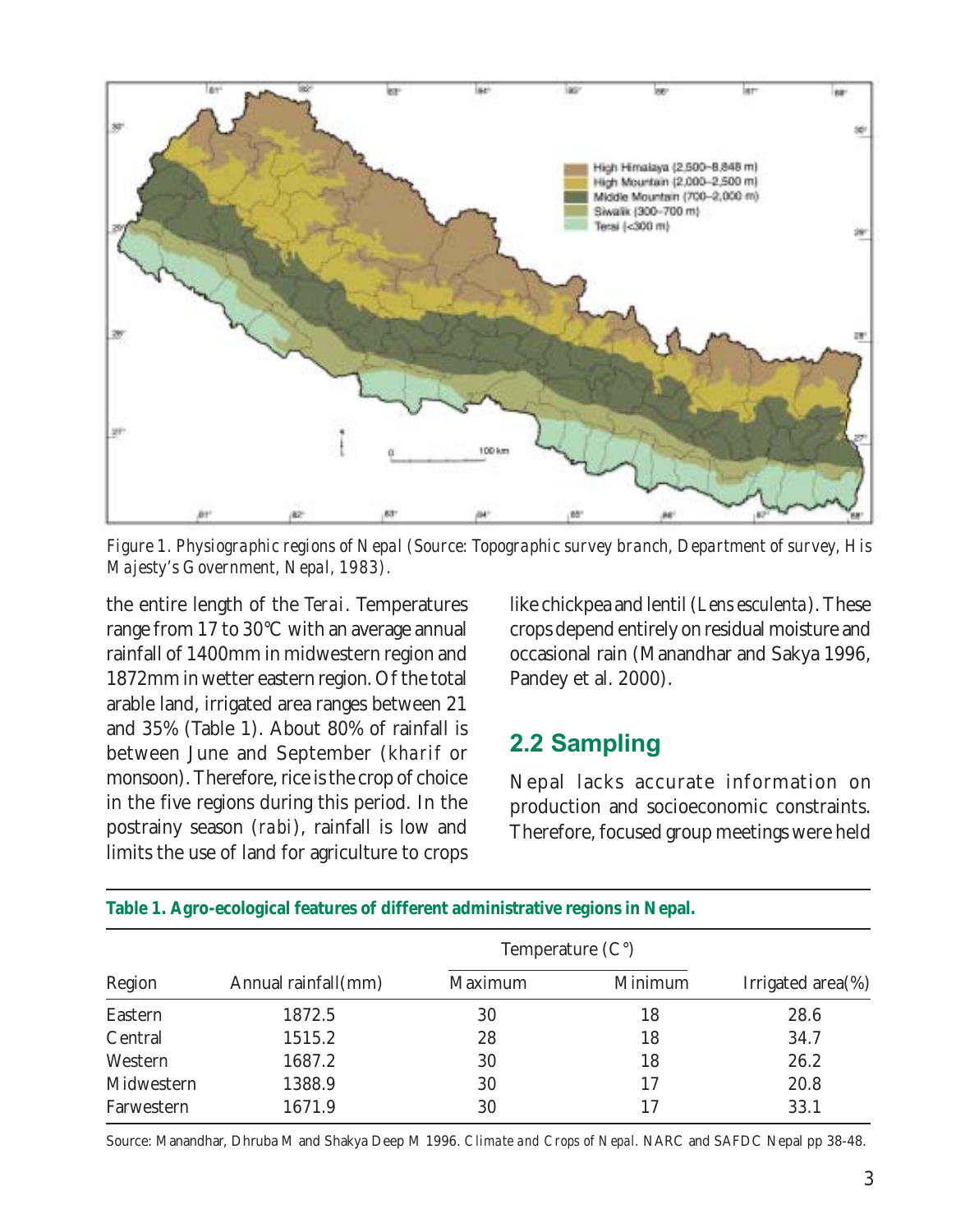to explore quantitative and qualitative information during the initial reconnaissance survey conducted in 20 villages across different regions. The strategy during this phase acquainted the surveyors with farmers' experiences of chickpea production and marketing.

Five hundred chickpea farmers were selected randomly from 16 districts distributed across all the five regions of the *Terai*. The number of districts chosen from each region was based on the extent of chickpea growing in that region. Appendix 1 gives the list of districts selected for the study. Villages were selected randomly from these districts and chickpea producers were selected randomly from each village. The number of chickpea producers selected in each region was based on the proportion of land sown with chickpea in that region (Table 2).

#### **Table 2. Number of sample households in different regions.**

|              | Number of | % of total |
|--------------|-----------|------------|
| Region       | farmers   | sample     |
| Eastern      | 55        | 11         |
| Central      | 75        | 15         |
| Western      | 95        | 19         |
| Midwestern   | 235       | 47         |
| Farwestern   | 40        | 8          |
| Total sample | 500       | 100        |

### 2.3 Data

Data was collected in a pre-tested questionnaire (Appendix 2) and given to farmers in local language. It was pre-tested in D-Gaon of the midwestern region of Nepal. Farmers were asked questions on general information, land use pattern, enterprise choices, economics of chickpea and other competitive crops, benefits of chickpea production and constraints. Information was also sought on marketing and consumption of chickpea.

### 3. Chickpea in Nepal

Chickpea in Nepal contributed to about 5% of the total pulse production during 1997/ 98 (Pandey et al. 2000). It was 12% during 1984/85 and 24% in 1980/81. In terms of harvest, this is equivalent to 13.7 thousand tons in triennium average ending (TE) 1997/ 98 from 32.8 thousand tons in TE 1981/82 and 16.6 thousand tons in TE 1991/92. The decline in production was faster during 1980s than 1990s. The annual compound growth rates in production showed that production declined by 9.1% during 1981-90, which was –3% during 1991-98 period. This showed that decline in production continued but slowed during the later period.

Chickpea area in the country came down to 19,000 hectares in TE 1981/82, which was 54.3 thousand hectares in TE 1981/82; a decline at an annual rate of 6%. The fall in area under chickpea during 1981-90 was much faster (-8.8%) than during 1991-98 (-6.4%). Under no-choice condition, chickpea was largely substituted by less remunerative crops like lentil, peas, rape and mustard (Pandey et al. 2000).

In the 1980s, chickpea yield which stood at 600kg/ha was lower than the yields in neighboring states of India and Bangladesh. This marginally improved during the 1990s at 717 kg/ha (Table 3). This was due to a fall in production in low yielding, high insect prone regions (mainly eastern region) and rise in production in high yielding regions (mainly western part of the country).

More than 60% of total chickpea area in the *Terai* region is confined to the western regions comprising western, midwestern and farwestern regions (Table 4). The midwestern region achieved almost 800kg/ha, although this is still substantially lower than the potential of 1.8t/ha (Pandey et al. 2000). This was the only region to experience a growth of about 9.3% in production during the 1990s. This was possible due to the expansion of the area under production (contributing 75% of the increase) and productivity.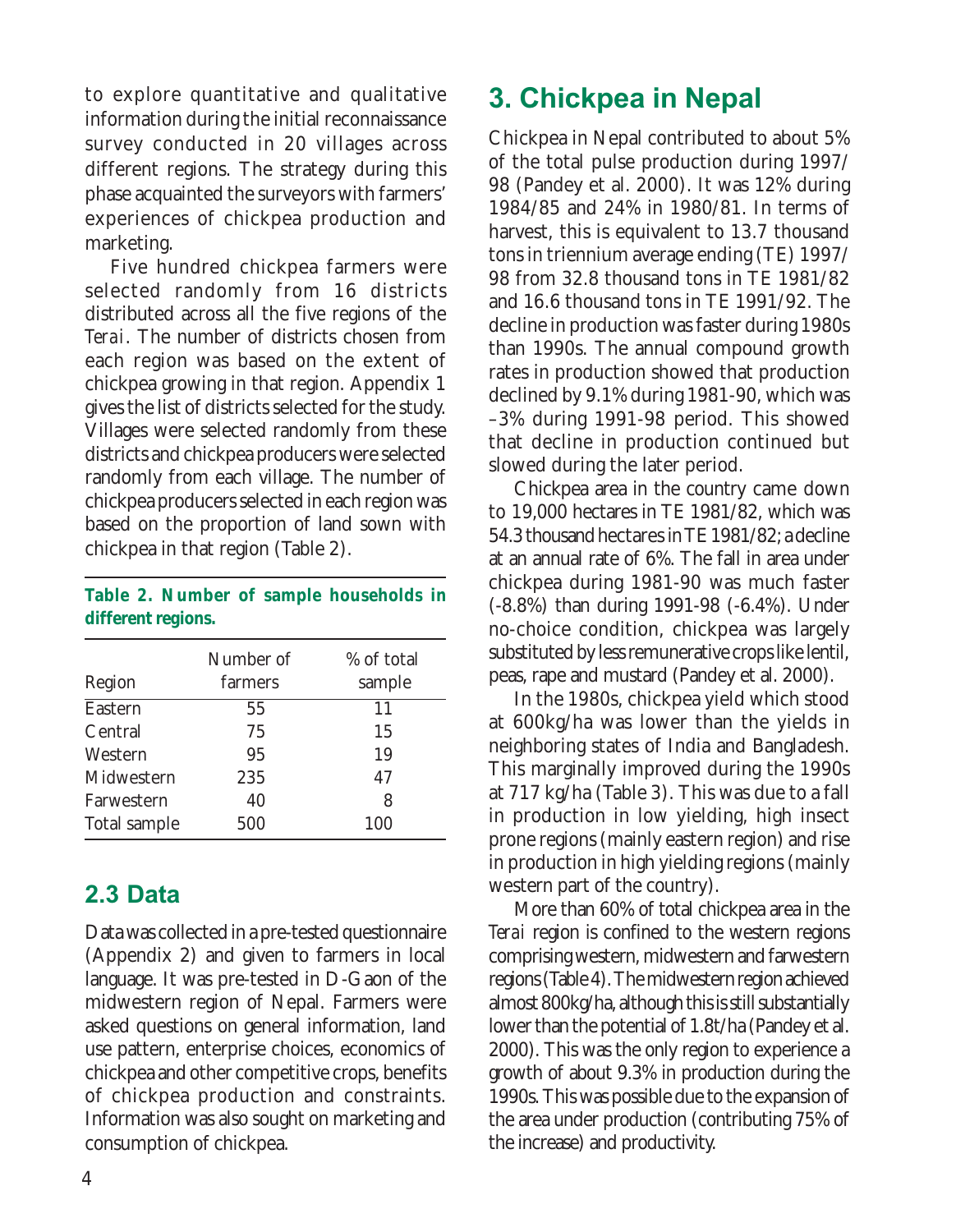|               | 1984/85      |             |               | 1998/99      |             |              |
|---------------|--------------|-------------|---------------|--------------|-------------|--------------|
| Crop          | Area(000 ha) | Prod(000 t) | Yield (Kg/ha) | Area(000 ha) | Prod(000 t) | Yield(Kg/ha) |
| Lentil        | 98.65        | 58.90       | 597           | 174.60       | 132.30      | 758          |
| Chickpea      | 25.90        | 16.00       | 618           | 16.05        | 12.80       | 798          |
| Pigeonpea     | 14.30        | 10.50       | 734           | 22.70        | 18.33       | 808          |
| Blackgram     | 9.10         | 4.70        | 516           | 27.36        | 18.32       | 670          |
| Grass pea     | 51.20        | 28.60       | 519           | 16.55        | 10.48       | 634          |
| Horse gram    | 10.60        | 5.60        | 528           | 9.02         | 5.61        | 622          |
| Soybean       | 11.30        | 6.20        | 549           | 23.05        | 17.82       | 773          |
| Miscellaneous | 7.20         | 3.70        | 514           | 18.70        | 13.17       | 705          |

#### **Table 3. Area, production and yield of principal pulses in Nepal.**

Unless decline in chickpea production is arrested with the help of improved crop management practices like IPM and higher yielding varieties, the country will have to rely on imports to satisfy its consumption needs (Joshi et al. 2000). The demand for this crop is high as it is versatile and a preferred foodstuff. The present production is sufficient to meet the current demand. However, the demand is growing at an annual rate of 3.2% and simultaneously the production is falling at 3% (Joshi et al. 2000). It has been projected that chickpea demand will be approximately 21,000 tons by 2010 and going by the current rate of decline this will result in a shortfall in supply (Joshi et al. 2000).

**Table 4. Changes in annual compound growth rates in area, production and yield between 1984/ 85 and 1997/98 in different regions, Nepal (percent per year).**

| Region     | Area    | Production | Yield  |
|------------|---------|------------|--------|
| Eastern    | $-8.85$ | $-8.27$    | 0.63   |
| Central    | $-9.59$ | $-8.17$    | 1.56   |
| Western    | $-3.39$ | $-4.11$    | $-074$ |
| Midwestern | $-5.02$ | $-2.09$    | 3.08   |
| Farwestern | 7.06    | 9.27       | 2.06   |

Source: Derived from Government of Nepal (1995, 1996, 1997, 1998).

### 4. Characterization of chickpea farmers in Nepal

#### 4.1 Average size of holding

At less than one hectare per farmer the size of land holding in Nepal is small when compared to other developing countries. But this is slightly higher in the *Terai* region at approximately 1.40 ha/farmer. Across the regions, farm sizes vary from 0.83 ha/farmer in the central region to 2.58 ha/farmer in the farwestern (Figure 2). Majority of the chickpea producers cultivate land both in rainy



*Figure 2. Average size of holding in different regions, Nepal.*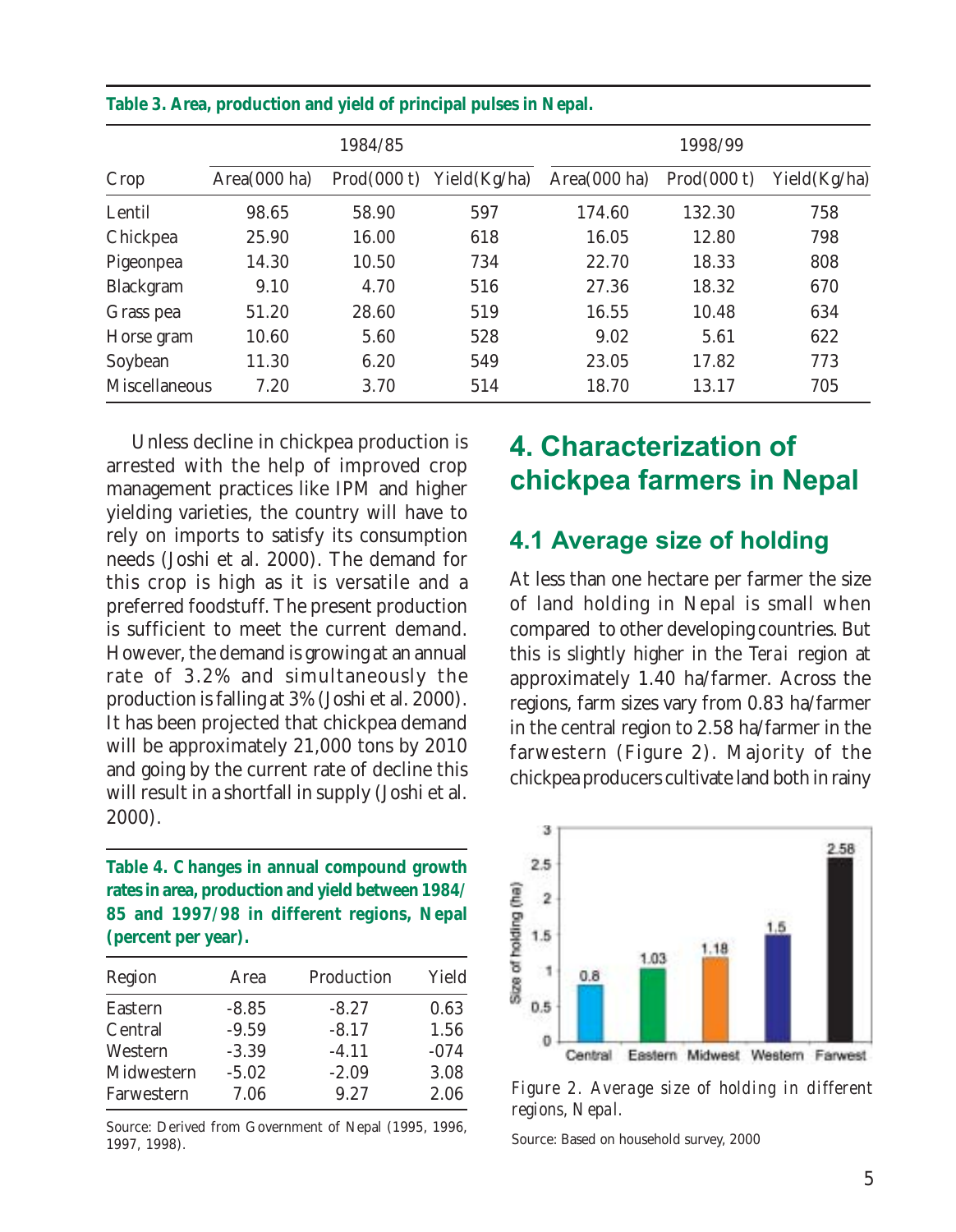and dry winter seasons. But a large area is left fallow during the winter after the rice crop. It is this fallow land that can be used for chickpea production. Some land is cultivated in the spring season in central, western and midwestern regions but does not make a substantial contribution for farm productivity. The average cropping intensity of Nepal is 200% and ranges from 150 to 200%.

### 4.2 Enterprise choice

Rice is the principal staple crop in Nepal followed by wheat. Other important crops are mustard, lentil and maize and this pattern of production is followed in all regions (Table 5). Some notable exceptions do occur, for example, sugarcane is specifically important in western *Terai*, while both sugarcane and pigeonpea are important in central *Terai*.

In the sample farms, more than 80% of the total cultivated area in the *Terai* region during winter was wheat, lentil and mustard. There was some variation in enterprise

choices across different regions (Table 6). Chickpea appeared to be a minor crop covering only about 4.5% of the total cropped area during winter (Table 7). Among different regions, the area under chickpea cultivation was largest in midwestern region (15%), followed by far west and midwest regions. These three regions cover more than 90% of the entire chickpea area in Nepal. Most of the chickpea was cultivated in non-irrigated or rainfed conditions with the midwestern region having the largest area under rainfed chickpea (Table 8). Wheat, lentil, mustard, sugarcane and pigeonpea occupied more than 80% of all the irrigated area in the sample households. Many preferred to grow chickpea as a rainfed crop. This was because the marginal returns of water to chickpea was lower than wheat, mustard and lentil. However, good soil is preferred for chickpea cultivation. Future chickpea research and development efforts must concentrate on rainfed production.

|             | Region  |         |         |         |         |  |  |
|-------------|---------|---------|---------|---------|---------|--|--|
| Crop        | Eastern | Central | Western | Farwest | Midwest |  |  |
| Rice        | 51.36   | 28.30   | 42.60   | 41.88   | 39.08   |  |  |
| Wheat       | 25.83   | 28.30   | 17.99   | 25.04   | 11.40   |  |  |
| Maize       | 0.00    | 9.99    | 4.28    | 6.62    | 9.16    |  |  |
| Lentil      | 7.61    | 1.61    | 11.78   | 9.16    | 15.58   |  |  |
| Pigeonpea   | 5.01    | 8.80    | 2.17    | 0.00    | 2.49    |  |  |
| Chickpea    | 0.33    | 0.59    | 1.14    | 1.66    | 7.68    |  |  |
| Peas        | 1.34    | 0.00    | 0.62    | 1.27    | 4.92    |  |  |
| Kidney bean | 0.00    | 0.00    | 0.00    | 0.02    | 0.00    |  |  |
| Mustard     | 7.52    | 6.08    | 9.67    | 11.18   | 9.27    |  |  |
| Sugarcane   | 0.00    | 10.61   | 9.29    | 0.96    | 0.00    |  |  |
| Vegetables  | 0.97    | 5.63    | 0.43    | 1.68    | 0.37    |  |  |

#### **Table 5. Cropping pattern on sample farms in different regions of Nepal (% of gross cropped area).**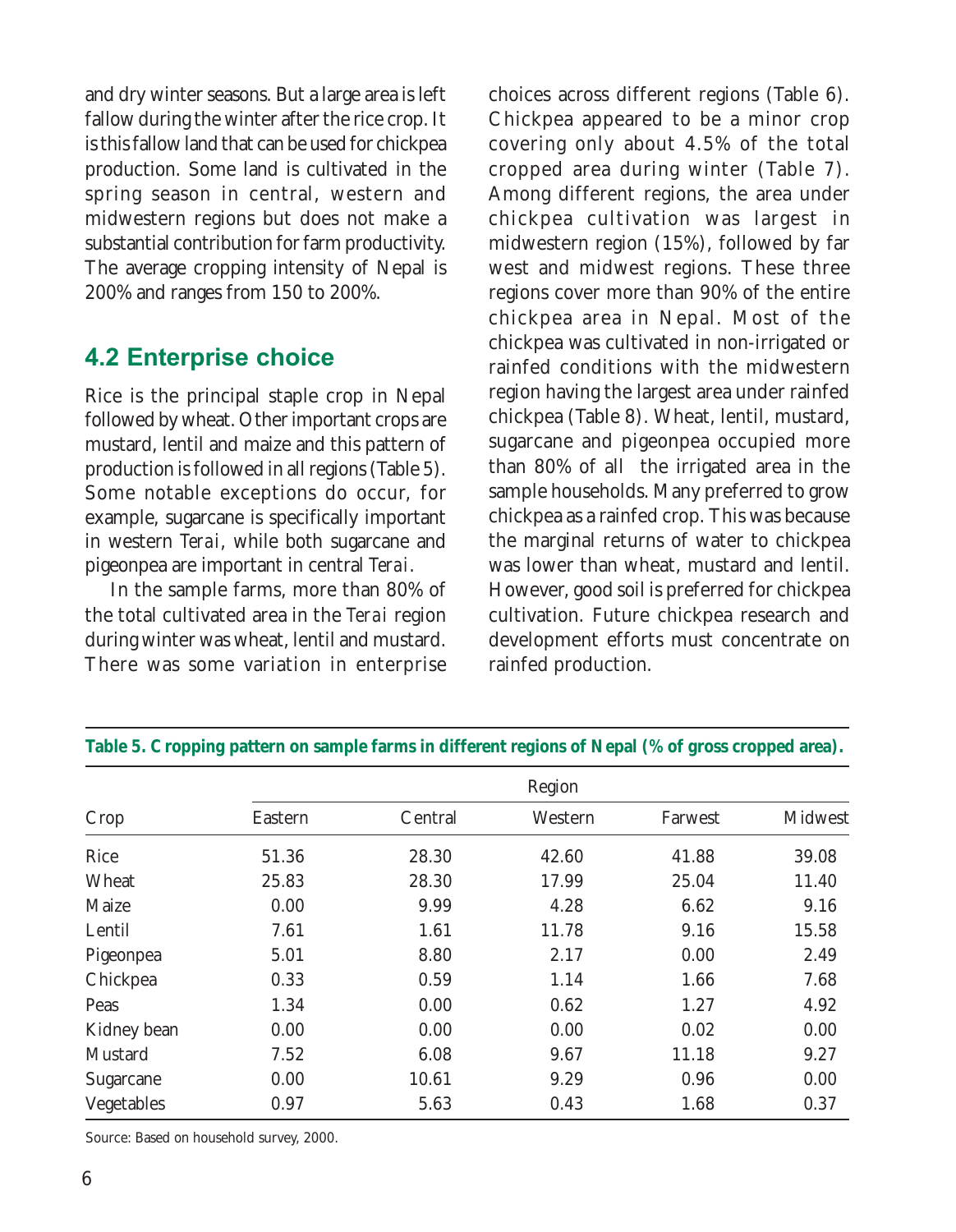|            | Region  |         |         |            |            |  |  |
|------------|---------|---------|---------|------------|------------|--|--|
| Crop       | Eastern | Central | Western | Farwestern | Midwestern |  |  |
| Wheat      | 53.11   | 45.91   | 33.87   | 49.12      | 22.03      |  |  |
| Lentil     | 15.65   | 2.61    | 22.17   | 17.97      | 30.12      |  |  |
| Pigeonpea  | 10.30   | 14.27   | 4.09    | 0.00       | 4.83       |  |  |
| Chickpea   | 0.69    | 0.96    | 2.16    | 3.26       | 14.85      |  |  |
| Peas       | 2.76    | 0.00    | 1.17    | 2.50       | 9.51       |  |  |
| Mustard    | 15.46   | 9.87    | 18.20   | 21.93      | 17.93      |  |  |
| Sugarcane  | 0.00    | 17.21   | 17.49   | 1.90       | 0.00       |  |  |
| Vegetables | 2.01    | 9.13    | 0.81    | 5.19       | 0.46       |  |  |

#### **Table 6. Cropping pattern during winter season on sample farms in different regions of Nepal (% of winter cropped area).**

Source: Based on household survey, 2000.Note: Sugarcane and pigeonpea are long duration crops and occupy land during winter season.

#### **Table 7. Distribution of pulses during winter (% of winter pulses area).**

|            |          | Crop   |       |           |              |  |  |  |
|------------|----------|--------|-------|-----------|--------------|--|--|--|
| Region     | Chickpea | Lentil | Peas  | Pigeonpea | Kidney beans |  |  |  |
| Eastern    | 2.35     | 53.20  | 9.40  | 35.04     | 0.00         |  |  |  |
| Central    | 5.37     | 14.57  | 0.00  | 79.53     | 0.00         |  |  |  |
| Western    | 7.22     | 74.14  | 3.91  | 13.69     | 0.00         |  |  |  |
| Farwestern | 13.8     | 75.60  | 10.53 | 0.00      | 0.07         |  |  |  |
| Midwestern | 24.73    | 50.13  | 15.83 | 8.04      | 0.00         |  |  |  |

Source: Based on household survey, 2000.

#### **Table 8. Crop wise irrigated area (%) during the winter season.**

|            | Region  |         |         |            |            |  |  |  |
|------------|---------|---------|---------|------------|------------|--|--|--|
| Crop       | Eastern | Central | Western | Farwestern | Midwestern |  |  |  |
| Wheat      | 70.45   | 48.87   | 29.91   | 0.50       | 19.67      |  |  |  |
| Lentil     | 34.06   | 1.96    | 20.41   | 0.50       | 25.25      |  |  |  |
| Pigeonpea  | 16.01   | 13.76   | 1.47    | 0.00       | 4.05       |  |  |  |
| Chickpea   | 1.60    | 0.00    | 0.28    | 0.39       | 9.33       |  |  |  |
| Peas       | 4.22    | 0.00    | 0.00    | 0.22       | 22.00      |  |  |  |
| Mustard    | 30.85   | 11.51   | 18.85   | 0.89       | 14.61      |  |  |  |
| Sugarcane  | 1.74    | 16.30   | 23.02   | 0.00       | 0.00       |  |  |  |
| Vegetables | 1.89    | 19.93   | 0.18    | 0.00       | 0.21       |  |  |  |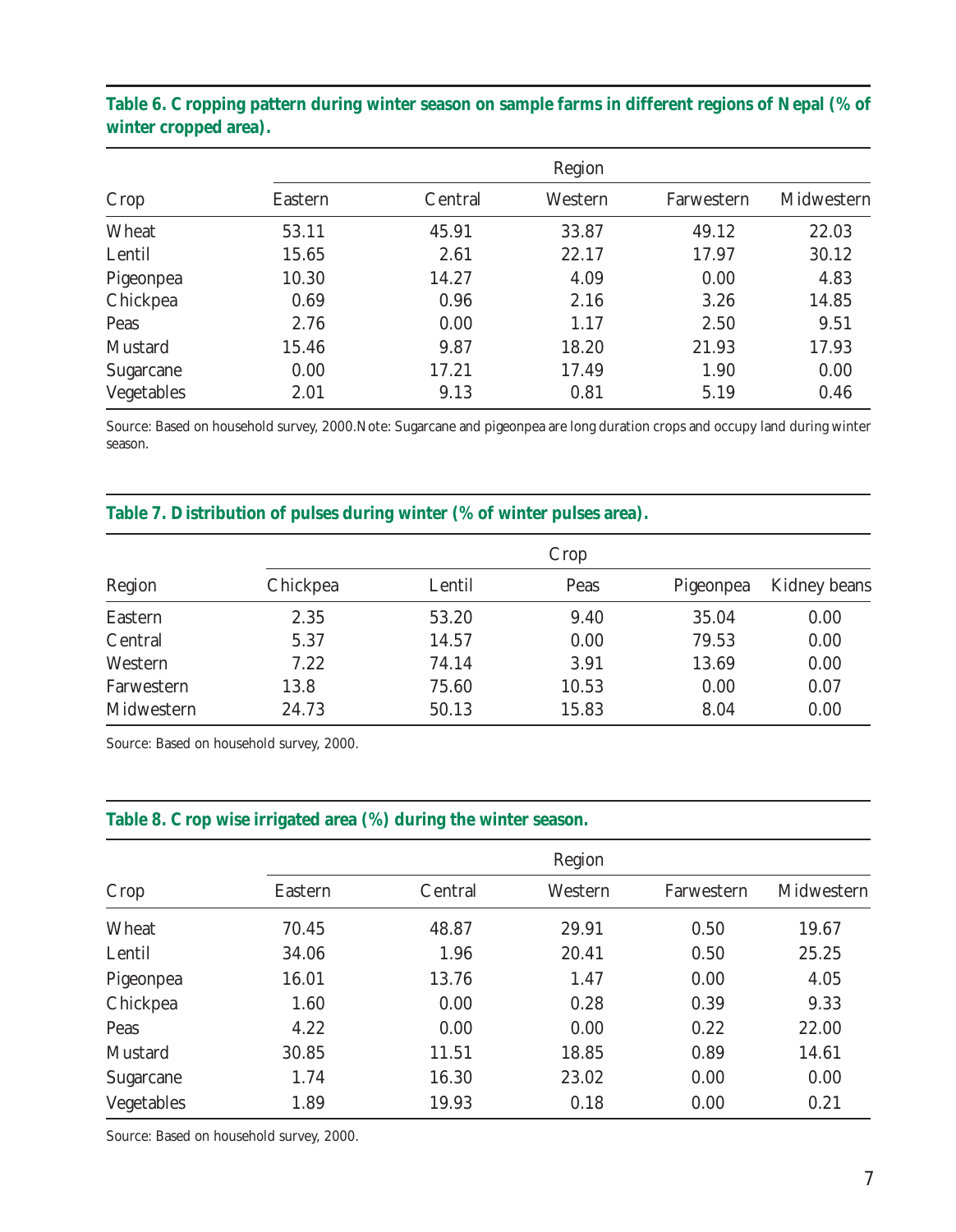Lentil is a key winter pulse in the *Terai* region of Nepal. More than half of the total pulse area during winter season is lentil followed by pigeonpea (27%) and chickpea (11%). Pigeonpea finds a particular niche in eastern and central regions. Chickpea is usually grown when there is no chance to grow lentil. Better marketability and high returns for green pea is posing to be another threat for chickpea. This problem can be addressed by alleviating the production constraints through adoption of improved technologies and varieties.

### 4.3 Crop rotation and management

Chickpea is often sown in sequence with rice and to a lesser extent maize. The most competitive rotations are rice-wheat, ricelentil and rice-mustard. Chickpea is largely grown as a sole crop but sometimes it is mixed with mustard and lentil. About 30% of the sample households reported that the crop is inter-cropped with mustard. The practice of intercropping with mustard is more common in western region (Table 9). Often in successive years, chickpea crop is on rotation in different plots. More than

75% farmers in the whole of *Terai* region reported that they followed rotating of chickpea crop. All farmers in eastern region followed this practice. The reason farmers reported for this practice was that chickpea improves soil fertility through nitrogen fixation and allows the crop to escape from soil borne diseases (Table 10).

### 4.4 Adoption of improved cultivars

During the last two decades, only six improved chickpea varieties were released in Nepal (Table 11). But there is no information on their adoption. About 8% farmers used improved varieties in 1999/2000 and the adoption of improved chickpea varieties was highest in the farwestern region. Popular improved varieties of choice were *Koseli, Sita, Tara, Trishul, Dhanush, Radhe* and *Avrodhi*. Adoption of improved varieties in these regions was due to efforts of NARC under a research and action project on Secondary Crops. This region is relatively less prone to abiotic and biotic constraints. Reasons reported for non-adoption of improved varieties was non-availability of seed and a lack of knowledge about improved

|             | Intercrop with chickpea |      |         |               |  |  |  |
|-------------|-------------------------|------|---------|---------------|--|--|--|
| Region      | Lentil                  | Peas | Mustard | Sole chickpea |  |  |  |
| Eastern     | 12.72                   | 0.00 | 0.00    | 87.27         |  |  |  |
| Central     | 2.66                    | 0.00 | 2.66    | 94.66         |  |  |  |
| Western     | 9.56                    | 2.50 | 70.05   | 20.00         |  |  |  |
| Far Western | 5.00                    | 0.00 | 30.00   | 65.00         |  |  |  |
| Midwestern  | 20.00                   | 3.40 | 42.97   | 26.38         |  |  |  |
| Average     | 10.99                   | 1.18 | 29.14   | 58.66         |  |  |  |

**Table 9. Area under different intercropping systems with chickpea (% of total chickpea area).**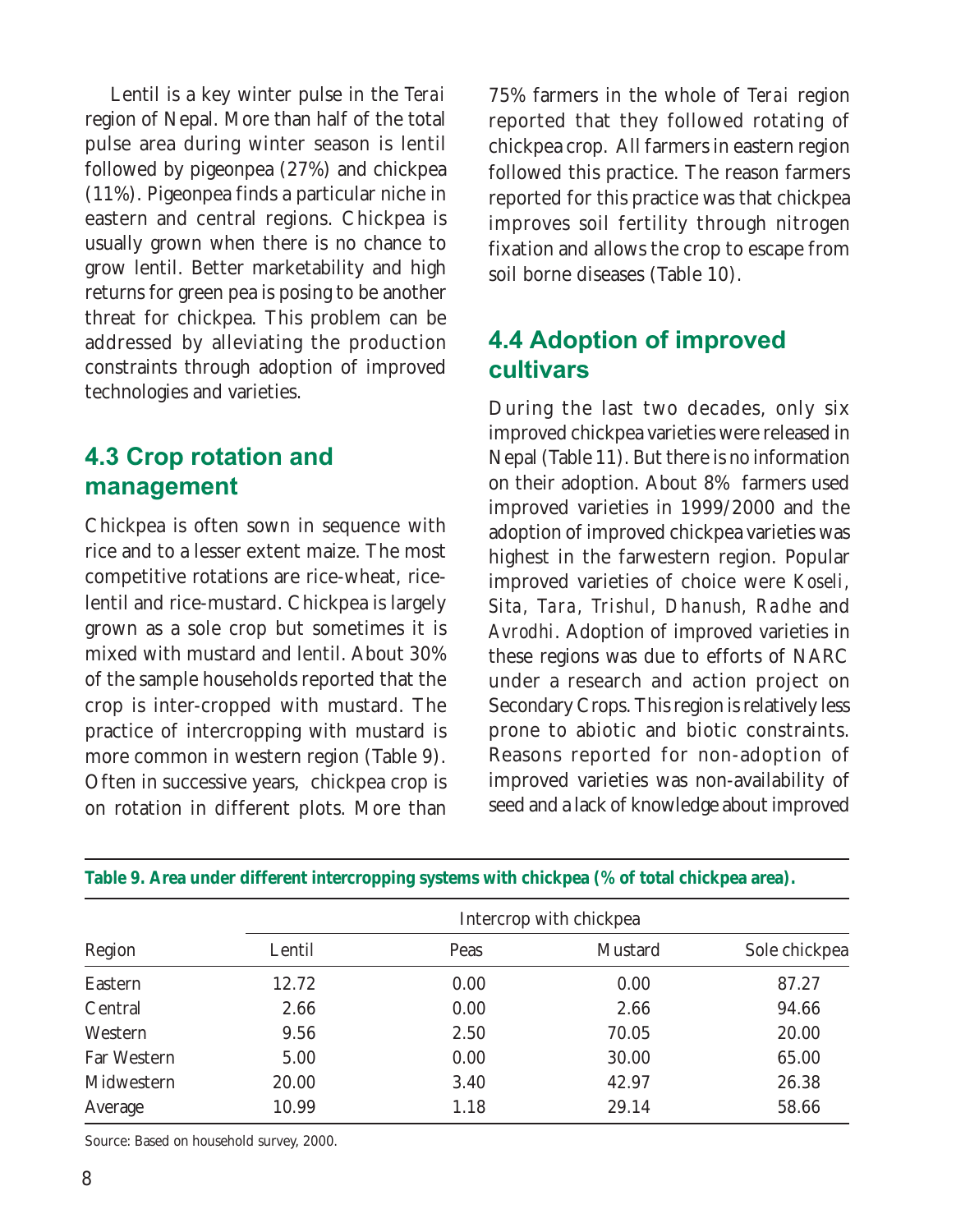|  |  |  |  | Table 10. Reasons for rotating chickpea area over the years (% of total respondent). |
|--|--|--|--|--------------------------------------------------------------------------------------|
|  |  |  |  |                                                                                      |

|                           |         | Region  |         |         |         |         |
|---------------------------|---------|---------|---------|---------|---------|---------|
| Reason                    | Eastern | Central | Western | Farwest | Midwest | Average |
| Improve soil fertility    | 65.45   | 61.34   | 65.23   | 70.00   | 53.21   | 63.05   |
| Avoid soil borne diseases | 34.55   | 30.66   | 8.42    | 5.00    | 12.34   | 18.19   |
| No response               | 0.00    | 8.00    | 26.35   | 25.00   | 34.45   | 18.76   |

Source: Based on household survey, 2000

| Variety | Release year | Origin | Traget domain           |
|---------|--------------|--------|-------------------------|
| Trishul | 1979         | Nepal  | Terai                   |
| Dhanush | 1979         | Nepal  | Terai                   |
| Radhe   | 1987         | India  | Terai                   |
| Sita    | 1987         | India  | Terai                   |
| Kosheli | 1990         | India  | Western and inner Terai |
| Kalika  | 1990         | India  | Midwest dry land Terai  |
|         |              |        |                         |

**Table 11. Improved varieties of chickpea in Nepal and their target domain.**

management practices and IPM. But these reasons are common for all the crops in Nepal. Therefore, this needs to be addressed as a policy in seed sector and technology transfer to augment chickpea production in Nepal.

### 4.5 Economics of chickpea production

Chickpea is a less labor-intensive crop and cheap. On an average, human and bullock labor constituted a 75% share of the total operational expenses for chickpea production (Figure 3) and more than 85% in eastern and western regions (Table 12). The cost of labor in the farwestern region, which cultivated maximum chickpea, was only 55%. The leftover amount was spent on technology inputs to control insects and diseases. Despite



*Figure 3. Share of different inputs in total production cost of chickpea, Nepal.*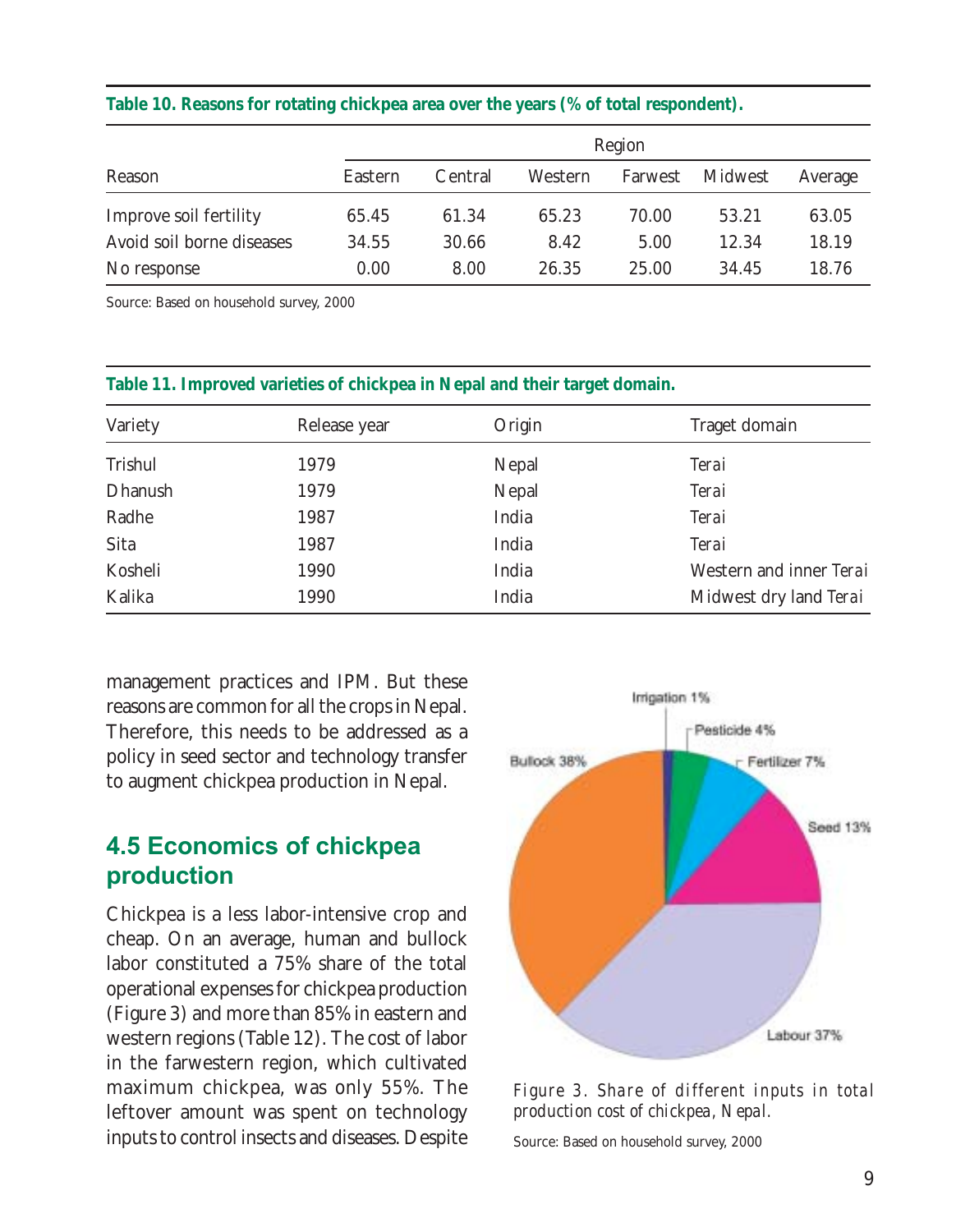|                |         |         | Region  |            |            |
|----------------|---------|---------|---------|------------|------------|
| Item           | Eastern | Central | Western | Farwestern | Midwestern |
| Seed           | 13.02   | 14.84   | 8.57    | 18.15      | 10.00      |
| Fertilizer     | 0.00    | 6.94    | 4.43    | 15.10      | 8.07       |
| Pesticide      | 0.00    | 1.15    | 1.00    | 11.33      | 4.22       |
| Irrigation     | 0.00    | 0.00    | 0.00    | 0.00       | 3.70       |
| Labor          | 35.10   | 44.27   | 44.92   | 29.71      | 33.34      |
| <b>Bullock</b> | 51.87   | 32.78   | 41.21   | 25.75      | 40.42      |

#### **Table 12. Factor share for chickpea production in different regions (% of total cost).**

Source: Based on household survey, 2000

suffering huge crop damage due to insects and diseases, farmers rarely applied insecticides or pesticides.

The cost of chickpea cultivation was lowest in farwestern region (Figure 4) at NRs 9420/ ha when compared to NRs 18480/ha in midwestern region. The net profit from chickpea cultivation was highest in farwestern region at NRs 15450/ha.

#### 4.6 Benefits of chickpea

At present, the crop is grown to meet household consumption, but there are nonmonetary or nutritional benefits that also

arise from chickpea cultivation. Chickpea a legume from the sub-family *papillionoideae* fixes nitrogen in soil, improves soil nitrate content and saves fertilizer costs in subsequent crops. As reported earlier, farmers grow chickpea (Table 13) knowing very well that it improves soil fertility. There is evidence that in comparison to wheat or fallow land, chickpea has enhanced the yield of subsequent rice crops by 25-35% (Pande and Joshi 1995).

Farmers reported a cut in inorganic and organic fertilizer use in plots where rice was grown in sequence with chickpea as



*Figure 4. Unit cost of chickpea production in different regions, Nepal.*



*Figure 5. Consumtion of fertilizer in rice under different rotations, Nepal.*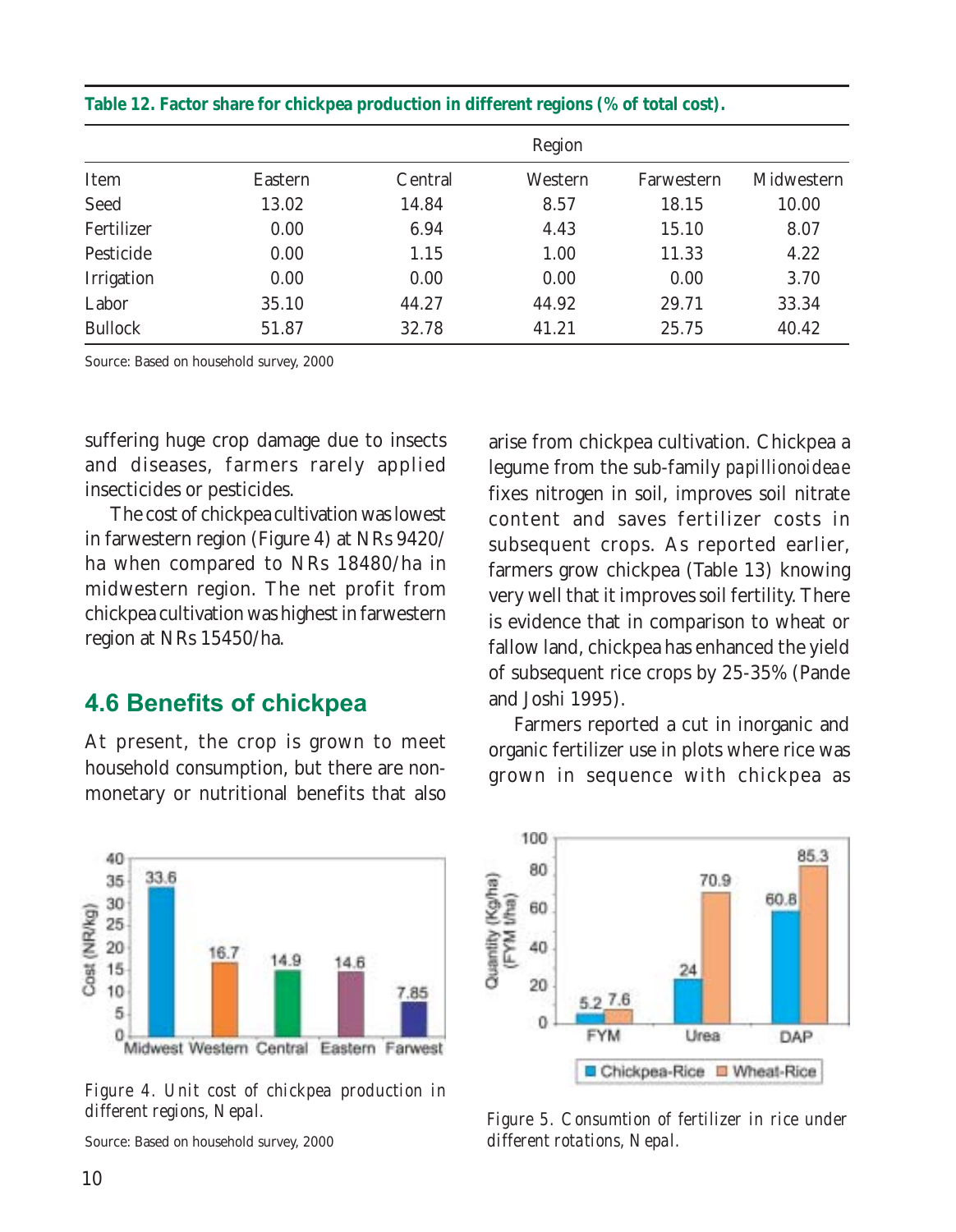compared with wheat. Farmers in rice crops used 24 kg/ha of urea, 60.8 kg/ha of diammonium phosphate (DAP) and 5.2 t/ ha of compost when rotated with chickpea (Figure 5). The corresponding quantity of fertilizers in rice when rotated with wheat was 70.8 kg/ha of urea, 85.3 kg/ha of DAP and 7.6 t/ha of compost. This shows that substantial savings in fertilizer that can be achieved. Interestingly, the yield of rice was higher when rotated with chickpea in comparison with wheat (Figure 6). The highest yield advantage was 46 percent in the western region (Table 14). In other regions, the gain was between 30 and 31 percent.

These evidences clearly reveal that chickpea enriches soil fertility and improves savings in rice cultivation.



*Figure 6. Yield of rice in different crop rotations, Nepal.*

| Table 13. Distribution of sample farmers according to efficiency of chickpea production (% of sample |  |
|------------------------------------------------------------------------------------------------------|--|
| farmers).                                                                                            |  |

|                  |         |         | Region  |            |            |
|------------------|---------|---------|---------|------------|------------|
| Cost-price ratio | Eastern | Central | Western | Farwestern | Midwestern |
| > 1.00           | 71.42   | 62.50   | 78.57   | 2.70       | 71.76      |
| $0.75 - 1.00$    | 28.57   | 12.50   | 7.14    | 13.51      | 12.94      |
| $0.50 - 0.75$    | 0.00    | 25.00   | 10.71   | 13.51      | 8.82       |
| $0.25 - 0.50$    | 0.00    | 0.00    | 3.57    | 67.56      | 6.47       |
| ~< 0.25          | 0.00    | 0.00    | 0.00    | 2.50       | 0.00       |

Source: Based on household survey, 2000.

#### **Table 14. Rice yield under different rotations (kg/ha).**

|            |               | Crop rotation     |       | Change in rice yield |
|------------|---------------|-------------------|-------|----------------------|
| Region     | Chickpea-rice | <b>Wheat-Rice</b> | Kg/ha | Percent              |
| Eastern    | 3192          | 2425              | 767   | 31.60                |
| Central    | 2985          | 2290              | 695   | 30.30                |
| Western    | 2985          | 2045              | 940   | 45.90                |
| Farwestern | 2926          | 2250              | 676   | 30.00                |
| Midwestern | 3252          | 2475              | 777   | 31.40                |
| Average    | 3068          | 2297              | 771   | 33.60                |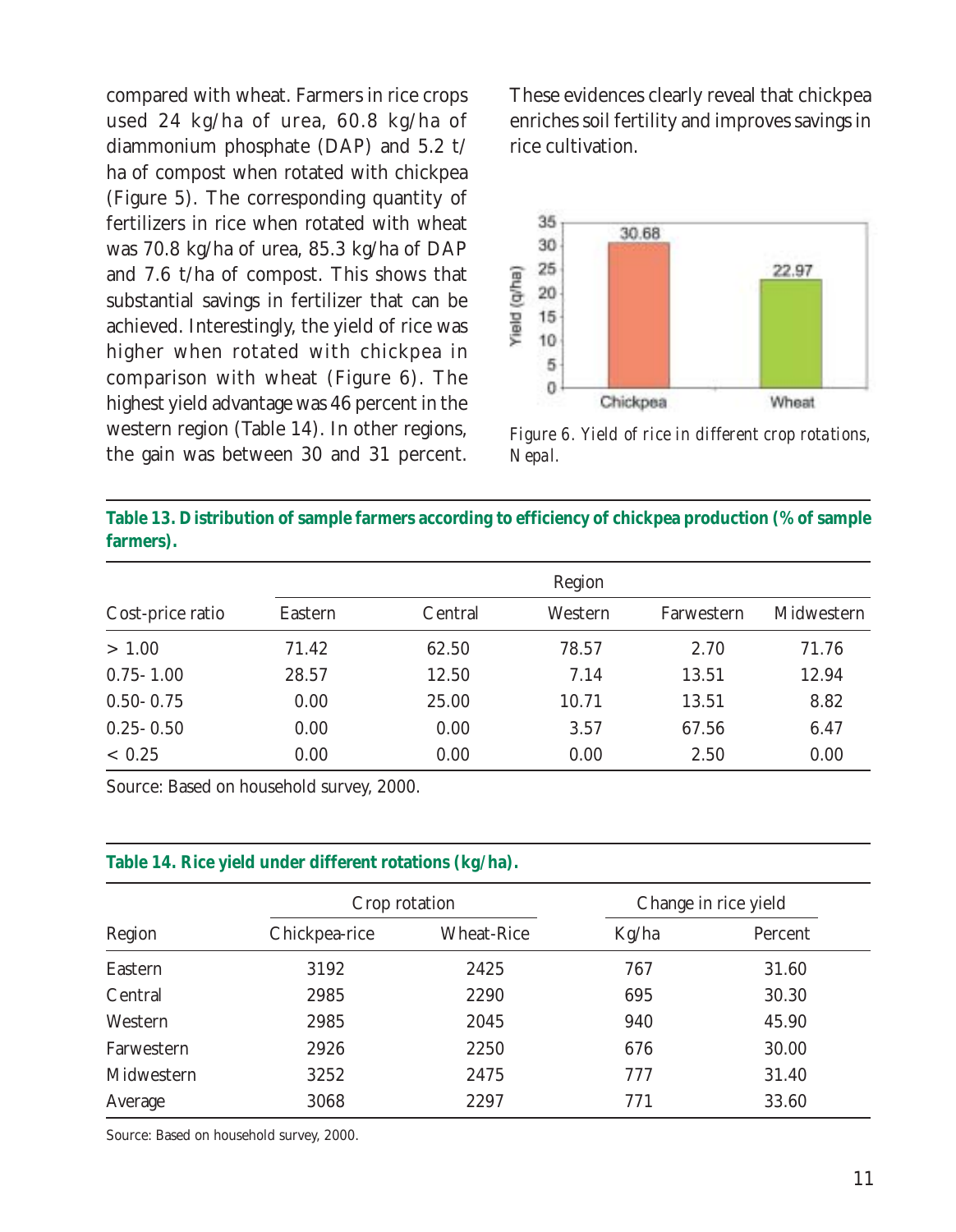### 5. Constraints in chickpea production

This section provides a description of the major constraints in chickpea production addressed by farmers in the PRA. There are three major constraints in chickpea production. These are broadly related with biotic, abiotic constraints and non-availability of seed. These constraints adversely affect the production and profitability of chickpea.

### 5.1 Abiotic and biotic constraints

Compared to cereals, oilseeds and other pulses, chickpea faces more biotic and abiotic constraints in production. Pod borer is the key insect-pest and devastates chickpea production in all regions (Figure 7 and Table 15). According to reports, pod borer (local name *Bahadur kira* or brave insect) infestation occurs every year. It is a threat to food and nutritional security of farmers and can damage the entire chickpea crop.

Of the diseases, wilt (*Fusarium oxysporum* f.sp. *ciceri*) and BGM (*Botrytis cinerea*) cause serious crop damage and can severely affect chickpea production. Wilt usually affects the crop early in the season owing to the susceptibility of seedlings to the disease. Moreover, the disease is seed-borne. BGM is a problem that usually strikes in the month of January when cool nights take more



*Figure 7. Damage due to biotic constraints in chickpea, Nepal*

| Region     | Constraint | Area affected (%) | Rank             |
|------------|------------|-------------------|------------------|
| Eastern    | Pod borer  | 98.20             | 1                |
|            | <b>BGM</b> | 92.40             | $\boldsymbol{2}$ |
|            | Wilt       | 87.60             | 3                |
| Central    | Pod borer  | 100.00            |                  |
|            | <b>BGM</b> | 95.60             | $\boldsymbol{2}$ |
|            | Wilt       | 85.70             | 3                |
| Western    | Pod borer  | 81.60             |                  |
|            | <b>BGM</b> | 76.20             | $\boldsymbol{2}$ |
|            | Wilt       | 45.60             | 3                |
| Farwestern | Pod borer  | 93.10             | 1                |
|            | Wilt       | 60.15             | $\boldsymbol{2}$ |
|            | <b>BGM</b> | 40.05             | 3                |
| Midwestern | Pod borer  | 92.60             |                  |
|            | Wilt       | 72.80             | 2                |
|            | <b>BGM</b> | 51.00             | 3                |

**Table 15. Chickpea area (%) affected due to major biotic constraints in different regions of Nepal.**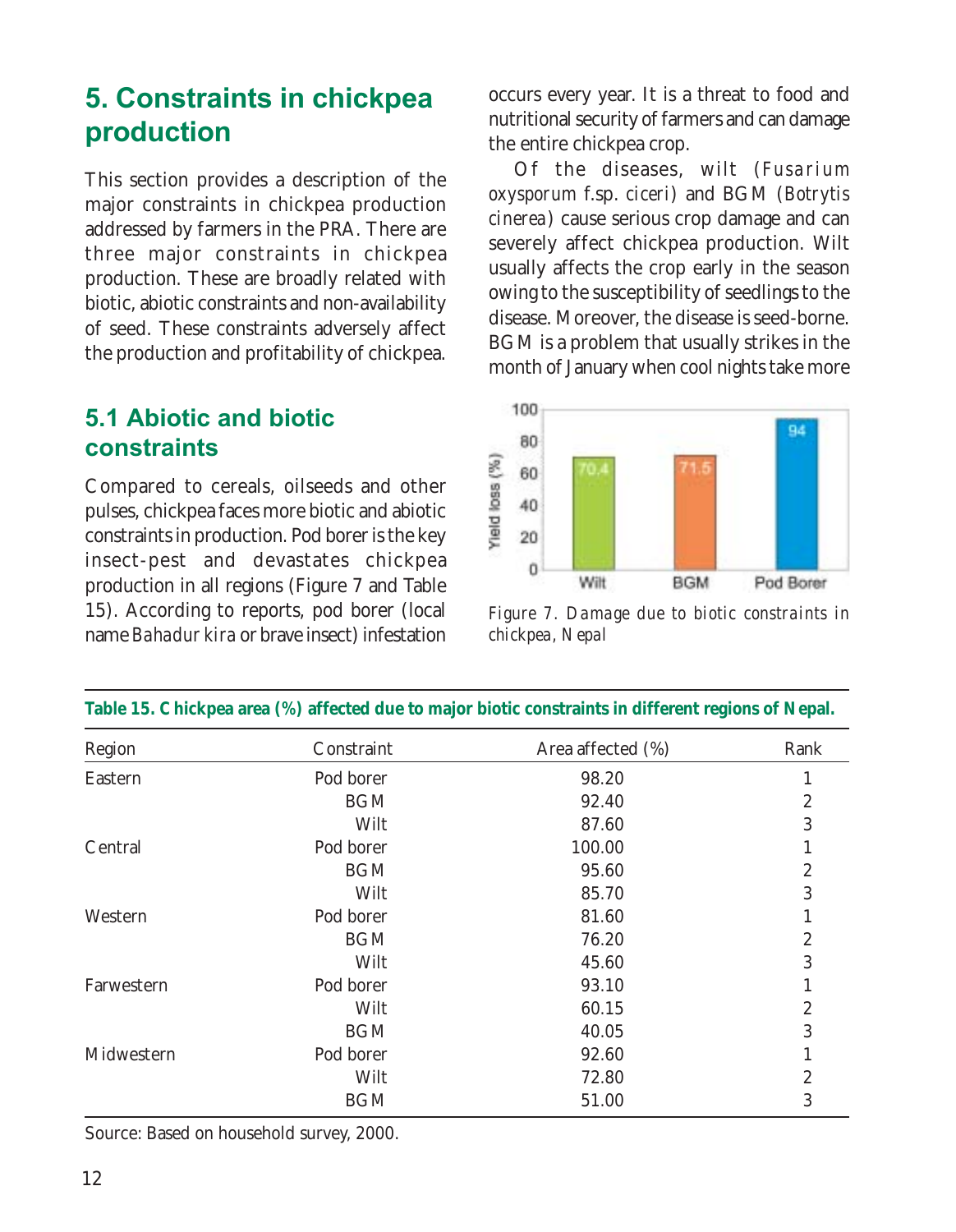time to warm up. The mist hangs over the crop well into the morning and this is the ideal time for the growth of BGM on flowers and foliage.

Drought is a serious abiotic constraint in the western part of Nepal.

### 5.2 Seed

Non-availability of good seed is another major constraint. Lack of improved seed can have a severe impact on successful chickpea production. Many farmers use seeds stored in houses. With no proper methods adopted to preserve seed (Figure 8), more than 33% is damaged in the storage period. Furthermore, farmers also reported high germination losses due to poor quality seed. This suggests that the post-harvest constraints in chickpea are very important and have to be considered in any IPM program.

Lack of knowledge, non-availability of improved seeds and poor output markets are a few socioeconomic constraints (Table 16) that have been identified through discussions with the farmers.

### 5.3 Profitability

Contrary to the general perception, production in sample farms has been found to be more profitable than lentil and mustard (Table 17). This is primarily due to farmers cultivating chickpea crop in assured environments and adopting some or all IPM measures to control biotic and abiotic constraints suggested by the



*Figure 8. Control measures for storage of chickpea seed, Nepal.*

|                        | Region           |         |         |            |            |         |
|------------------------|------------------|---------|---------|------------|------------|---------|
| Constraints            | Eastern          | Central | Western | Farwestern | Midwestern | Average |
| <b>Institutional</b>   |                  |         |         |            |            |         |
| Agrochemicals          | 24               | 44      | 37      | $\Omega$   | 95         | 200     |
| Seed                   | 30               | 25      | 40      | 0          | 104        | 199     |
| Inputs                 | 14               | 22      | 60      | 32         | 62         | 190     |
| Proper advise          | 10               | 17      | 22      | 4          | 89         | 142     |
| Knowledge              | 31               | 36      |         | 4          | 49         | 121     |
| <b>Infrastructural</b> |                  |         |         |            |            |         |
| Seed storage           | 31               | 45      | 18      | 33         | 84         | 211     |
| Irrigation             | 12               | 16      | 43      | 4          | 53         | 128     |
| Marketing              | 11               | 13      | 3       | 3          | 56         | 86      |
| <b>Transport</b>       | $\boldsymbol{0}$ | T       | 0       | 0          | 12         | 19      |

**Table 16. Institutional and infrastructural constraints in chickpea production in different regions of Nepal.**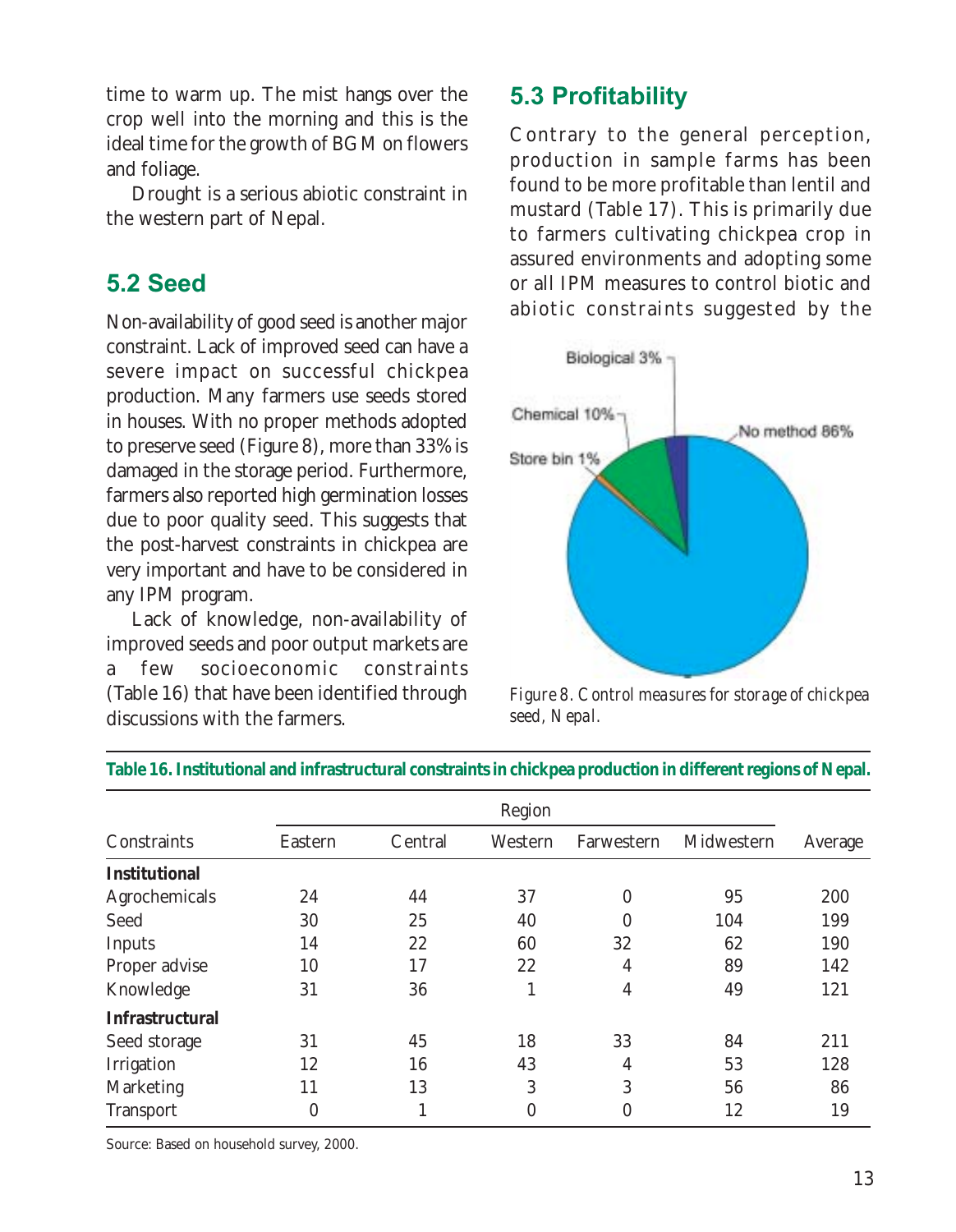|            |            | Crop    |           |          |
|------------|------------|---------|-----------|----------|
| Region     | Chickpea   | Lentil  | Wheat     | Mustard  |
| Eastern    | 12290.00   | n.a.    | $-415.00$ | n.a      |
| Central    | 8925.00    | n.a.    | 3059.00   | n.a      |
| Western    | 14582.00   | 4888.00 | 7384.00   | n.a.     |
| Farwestern | 15207.00   | 6689.00 | n.a       | 23085.00 |
| Midwestern | $-5277.00$ | 2749.00 | 1208.00   | 18500.00 |

**Table 17. Net profit (NRs/ha) of crops competing with chickpea in different regions in Nepal.**

Source: Based on household survey, 2000.n.a.: Due to too less observations the economic analysis was not done.

project team. Chickpea in Nepal is being cultivated in places where it is the most assured crop. Under such situations, profitability of chickpea is better than other crops. When compared to chickpea, low cost cultivation was a reason for expansion of lentil and mustard. Unlike chickpea, these crops are assured under diverse agro-climatic environments and require less input, agronomic management and care. Lack of appropriate output market is another reason for limiting chickpea production.

### 6. Economics of IPM

The Integrated Pest Management (IPM) package was developed to manage diseases, insect-pests and improve production of chickpea in on-farm trials in Nepal. The package consisted of improved agronomic practices such as plant spacing, seed treatment with Rhizobium, priming and application of specific quantities of fertilizer, use of high yielding and moderately resistance chickpea varieties to diseases and insectpests, judicious application of pesticides and use of biocides (when available). Details of the IPM package are given below:

The IPM package consisted of improved chickpea cultivar- *Avrodhi*; seed treatment  $\varnothing$  2g kg<sup>-1</sup> seed with a mixture of commercial fungicides, Thirum  $+$  Bavistin in 1:1 ratio; application of Rhizobium inoculum; diammonium phosphate (DAP) @ 3 kg katha-1 and need-based foliar spray of pesticides (fungicides and insecticides) to control BGM and *Helicoverpa* pod borer. The fungicide Bavistin  $\varnothing$  1g lt<sup>-1</sup> of water  $(17 \text{ It } \text{katha}^{-1})$  was used to control BGM. Thiodan @ 3 ml lt<sup>-1</sup> water (17 lt katha<sup>-1</sup>) was used to manage pod borers. The first prophylactic spray of fungicide was at the flowering to pod formation stage of the crop (60 –70 days after sowing). Subsequent fungicide sprays were decided on prevailing weather conditions like temperature, length of foggy hours per day and number of days, percentage of humidity and cloudiness favorable for BGM development.

In general, these spray schedules coincided with vegetative–flowering, podformation and pod-development stages of the crop. Insecticide was sprayed once during flowering and twice during pod-filling stages.

Adoption of improved package was modest in the early stage of propagation. On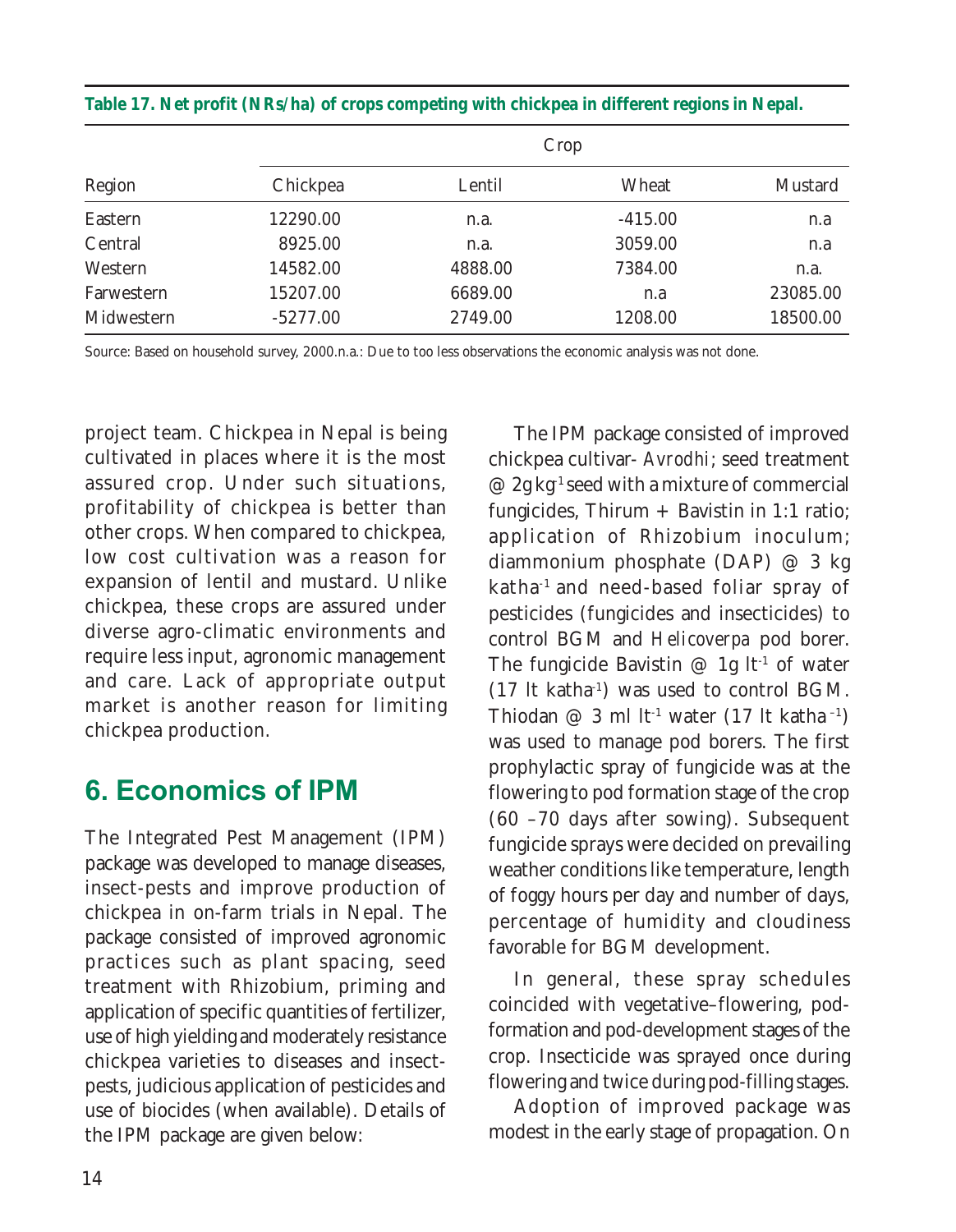an average, 7% farmers in the *Terai* region adopted IPM practices (Figure 9). Adoption was concentrated in western and midwestern regions. More than 27% farmers in midwestern region and 8% in western region adopted IPM practices. At the time of the survey, the package was not adopted in eastern, central and farwestern regions.



*Fig. 9: Adoption of IPM by chickpea farmers in Terai, Nepal (%).*

The economics of the IPM package recommended to farmers was compared to non-IPM package (Table 18). On the basis of information gathered, it was calculated that IPM package on area basis was marginally dearer than the non-IPM package. The cost of IPM package was 13% higher than the non-IPM package. But the net returns for farmers using the recommended IPM package was NRs 1056 katha<sup>-1</sup> compared to only NRs 310 katha<sup>-1</sup> without IPM package; a gain of about 240%.

The cost of one kg IPM chickpea was NRs 9.3/kg when compared to NRs 17.5/kg without IPM package, approximately 62% less (Figure 10). The unit cost of chickpea with IPM was 15% lower than the most efficient chickpea producing farwest region (NRs 7.85/kg). The benefit-cost ratio of IPM package was estimated to be 2.02 in comparison to non-IPM at 1.61.

The data reveals that the IPM package was highly profitable and cost-effective. For a sustainable and substantial impact, the benefits of IPM have to be promoted to farmers on a much larger scale.

| Particulars                      | Without IPM | With IPM | Change over<br>without IPM $(\%)$ |
|----------------------------------|-------------|----------|-----------------------------------|
| Material cost                    | 4252.00     | 4332.00  | 1.88                              |
| Operational cost                 | 10540.00    | 11950.00 | 13.38                             |
| Interest on working capital      | 170.00      | 172.00   | 1.18                              |
| Total cost                       | 14962.00    | 16454.00 | 9.97                              |
| Gross income                     | 24120.00    | 35440.00 | 46.93                             |
| Net income                       | 9158.00     | 18986.00 | 107.00                            |
| Unit cost of production (NRs/kg) | 17.53       | 9.26     | 47.18                             |

#### **Table 18. Economics of chickpea production with and without IPM (NRs/ha).**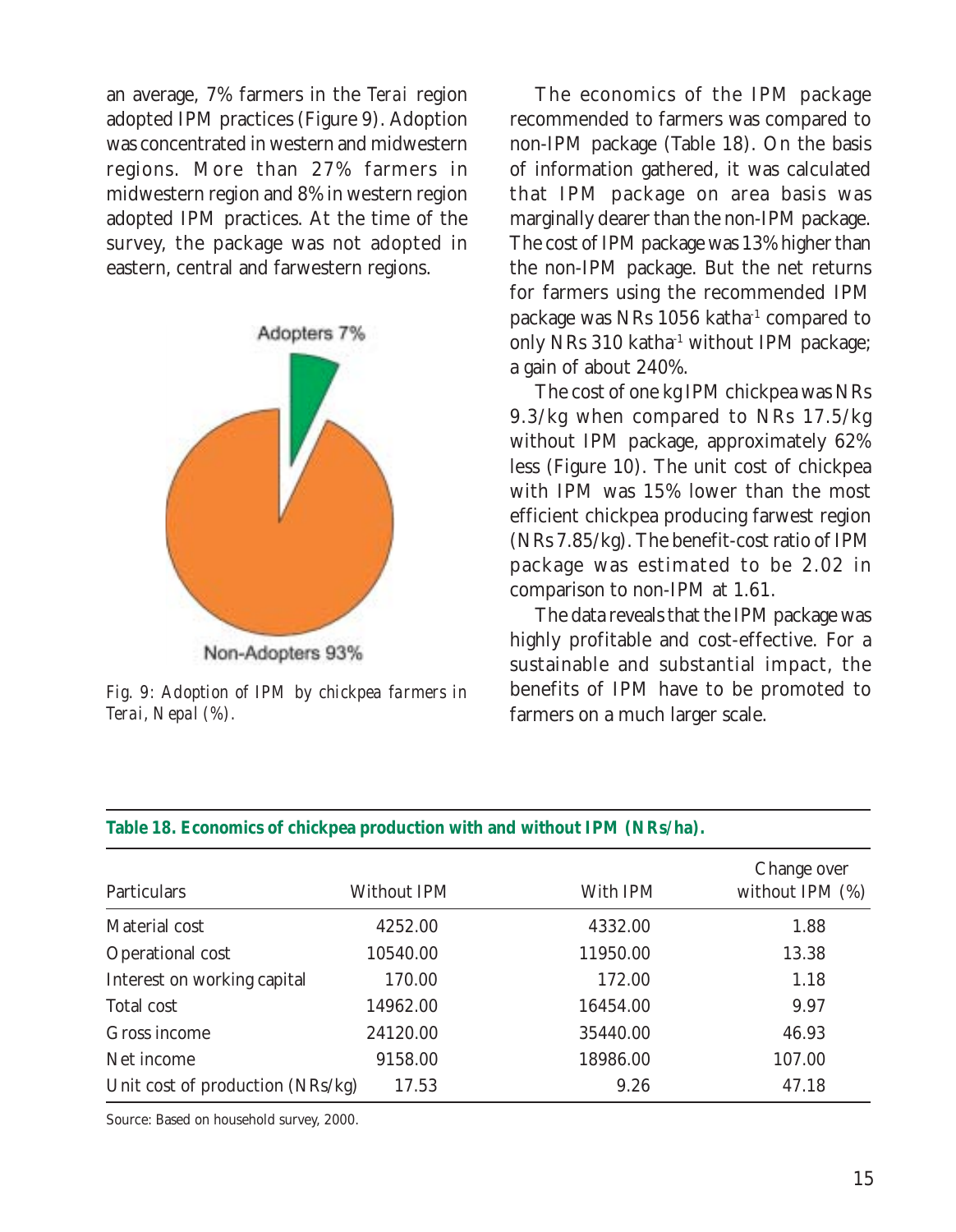

*Fig. 10: Unit cost of chickpea production with and without IPM*

Source: Based on household survey, 2000.

### 7. Constraints in IPM

This section discusses the principal constraints that can be encountered in largescale adoption of IPM practice in Nepal. Constraints like seed sector, availability of biopesticides and need for knowledge of IPM are discussed here.

#### 7.1 Seed sector

During the last ten years, six improved varieties of chickpea were developed and released for large-scale production in Nepal. These varieties are high yielding and have

moderate resistance to some diseases – notably *Fusarium wilt* and BGM. Most of the varieties were developed by NARC in collaboration with ICRISAT or came from India. These varieties are *Trishul, Dhanush, Radhe, Sita, Kosheli* and *Kalika*.

Unfortunately, the seed sector is too weak in Nepal. Majority reported using their own stored seed and more than 40% of the farmers interviewed said they had difficulties in obtaining seeds of improved cultivars. There was a loss in seed quality of their own produce during storage. Farmers in farwestern, central and eastern regions reported more seed damage during storage when compared to the midwestern region (Table 19). Ironically, storage of chickpea has always been a low priority job. This has resulted in significant reduction of seed germination and subsequent productivity. Developing an appropriate seed sector can minimize these losses.

#### 7.2 Biocides

Biocides are important components for a broad based and sustainable approach to IPM practice in chickpea production. The most important subject in chickpea production is

| Region     | Seed stored<br>(kg/household) | Damage during<br>storage $(\%)$ | Damage during<br>germination $(\%)$ |
|------------|-------------------------------|---------------------------------|-------------------------------------|
| Eastern    | 4.50                          | 0.00                            | 5.00                                |
| Central    | 2.30                          | 63.15                           | 51.25                               |
| Western    | 2.80                          | 17.53                           | 6.24                                |
| Farwestern | 7.03                          | 25.24                           | 30.41                               |
| Midwestern | 22.40                         | 10.27                           | 30.41                               |
| Average    | 7.80                          | 23.23                           | 24.66                               |

#### **Table 19. Losses due to seed storage and germination.**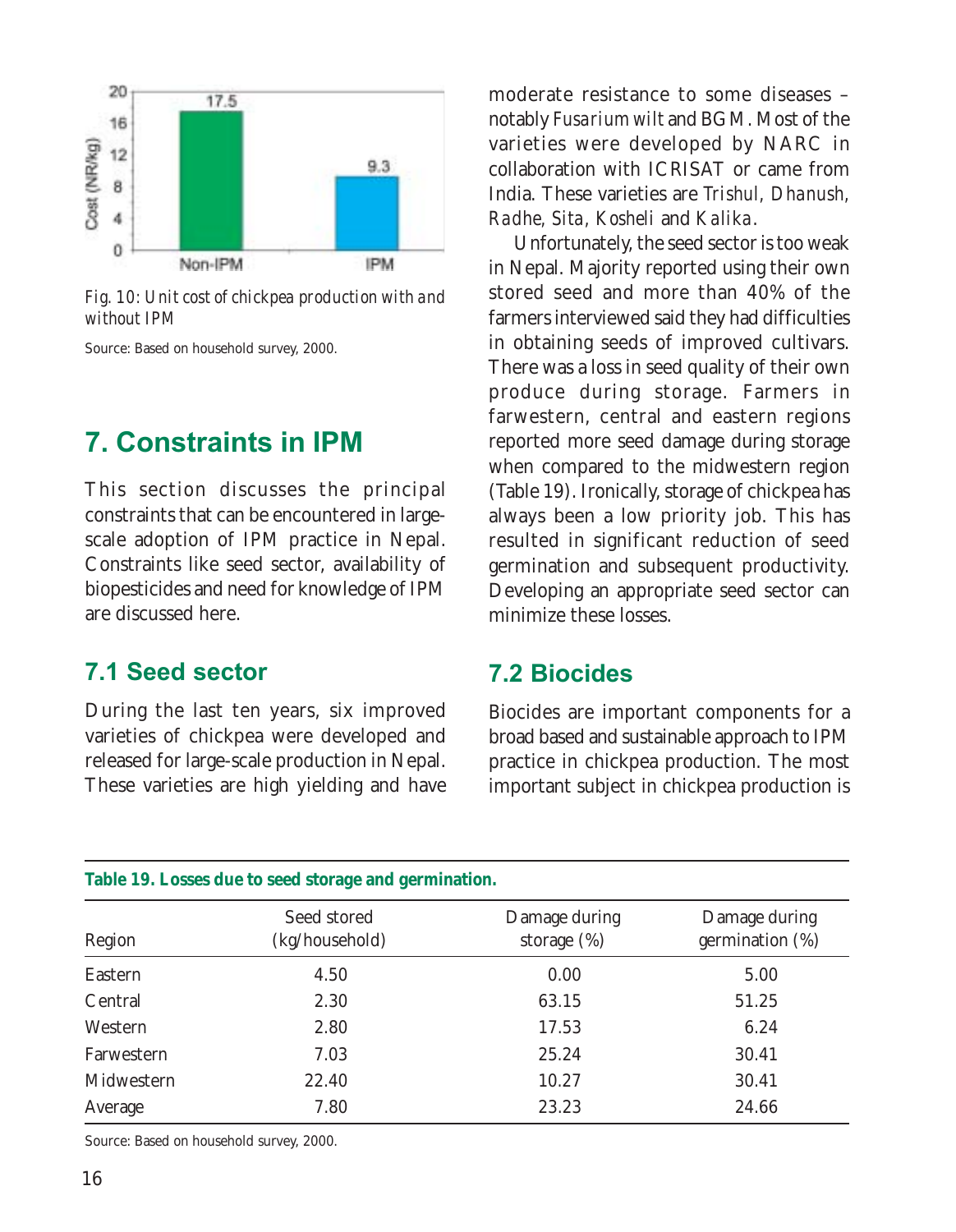*Helicoverpa armigera* nucleopolyhedrovirus (*Hear*NPV). However, there is no production and marketing mechanism of biopesticides in Nepal.

More than 40% farmers reported that even conventional chemical insecticides were not always available in the *Terai* region and are often adulterated. The constraint appears to be more of a demand-led problem than a supply issue. This is because of inadequate resources and knowledge about agro-chemicals.

### 7.3 IPM knowledge

IPM is a new concept in Nepal and 95% farmers are not aware of its principals and components. Farmers in eastern and central regions are poorly informed about IPM or any other chickpea production technologies. About 56% farmers in eastern region and 48% in central region reported a lack of knowledge about the potential and availability of improved technologies. Farmers in the western region were better informed because of a participatory evaluation program of IPM technologies conducted on their fields. Both NARC and ICRISAT initiated these IPM activities in western Nepal in 1998/99 soon after the BGM epidemic. This epidemic destroyed the crop in Nepal leaving no chickpea seed for sowing in the following year. Later, during 1999/2000 seasons, IPM in chickpea successfully expanded and the crop has been established in several fields in central and eastern Nepal.

### 8. Strategic options

This section presents important strategic options that have cropped up from farmer interviews. The feedback will help in alleviation of production limitations by addressing specific constraints.

### 8.1 Improved seed

Good quality improved seed is the key for improving chickpea yields. This survey found that farmers primarily use their own stored seed, which is often damaged and has poor germination potential. The seed replacement rate is also low. These two factors are critical and are directly responsible for low chickpea yields. The chickpea seed sector is weak. Though high yielding and moderately diseaseresistant varieties are available, the distribution channels are poor. An alternative approach to address this problem is to set up 'seed villages' where production of good quality seed is taken up. Under close supervision of scientists from NARC, a few villages were selected as 'seed villages'. Initially, seed was sold at a subsidized rate. But once farmers in 'seed villages' were assisted in producing improved quality seed and store properly, it created a sustainable basis for chickpea production.

High incidence of seed damage is a major constriant in the storage period. Chickpea is prone to storage insect-pests like *Callosobruchus* spp. Our survey indicated that farmers need to be informed about improved, cost-effective and sustainable methods of seed storage. Simple methods are already available but due to lack of poor extension service and a subsequent lack of knowledge, farmers know nothing about them. Training programs, particularly for women, on methods of post-harvest management of seed have to be organized. This is because women often control the storage process. Possibilities of involving nongovernment organizations (NGOs) in seed production and storage have to be explored. These organizations can help in forming selfhelp groups for seed production and storage. Village women should be encouraged to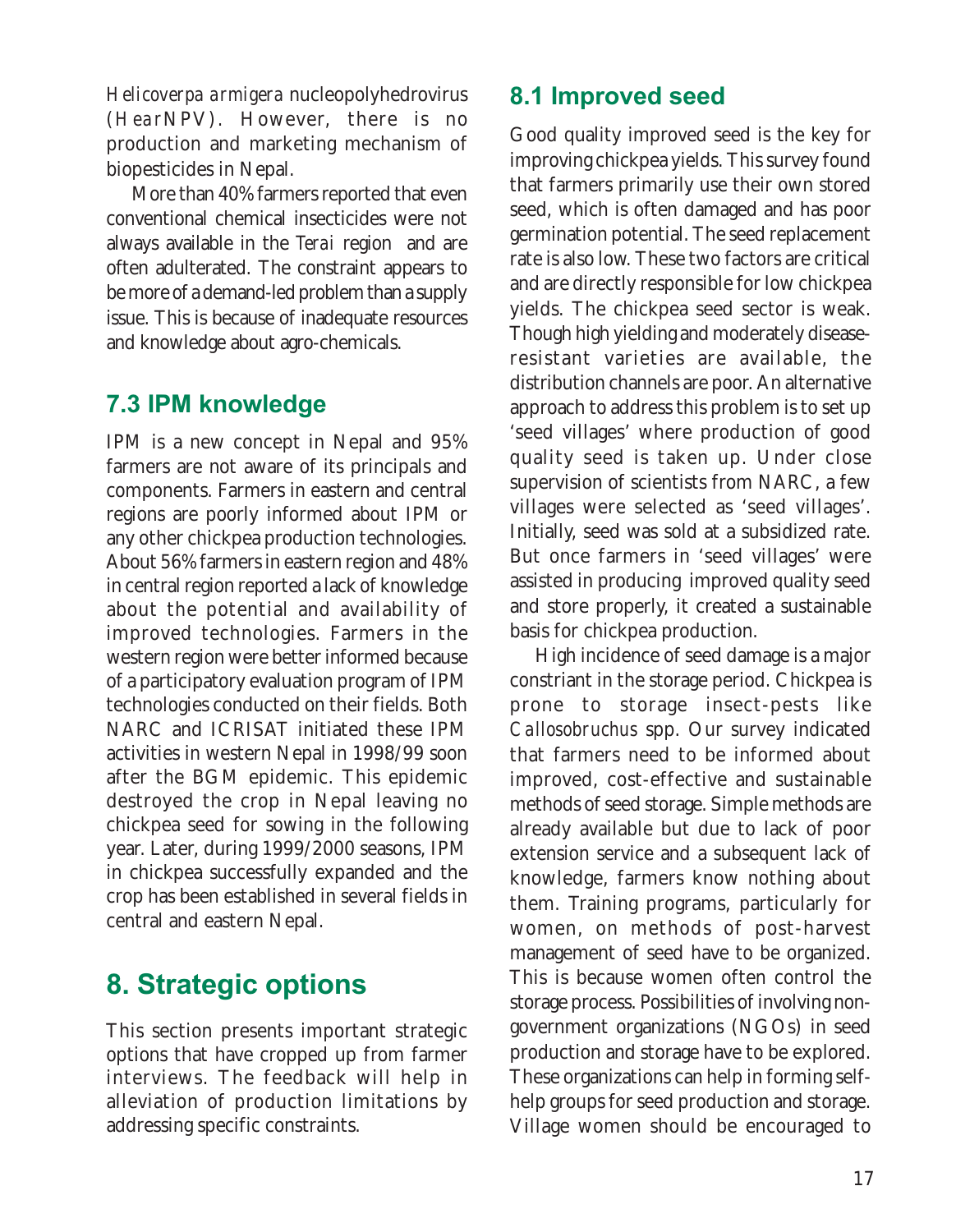participate actively in these groups. Members of self-help groups can eventually sell seed of improved varieties and earn more profits.

### 8.2 Technology transfer

The technology transfer via public sector extension systems in the survey area was very weak. This was apparent throughout Nepal and needs to be strengthened. The responsibility of distributing technologies has to be taken by NARC and sufficient resources have to be allocated for this process. There is a strong need of an interface between farmers, extension personnel and scientists to disseminate new information for higher returns in agricultural research. Some innovative approaches can be introduced to involve farmers in deciding research needs and their ultimate dissemination. In this context, the on-going program is wholly dependent on farmer participation and is expected to set a model for large-scale technology transfer.

### 8.3 Training schools on IPM

IPM is a new concept for farming in Nepal. Since chickpea is more prone to insects and diseases, farmers have to be educated about various components of IPM. It is important to launch training schools on IPM. These schools can also be the production units of bio agents as well as improved varieties of seeds.

### 9. Conclusions

This survey along with additional information has found that chickpea production has declined very quickly in Nepal due to the persistent problems of insect damage and disease. Today chickpea production in Nepal is threatened because most of the farmers are growing inefficiently and cannot compete with other countries where production is highly mechanized. In the absence of appropriate technology and policy intervention, the area under crop will shrink further despite the presence of fallow lands in winter. As labor is cheap in Nepal, this crop can be made competitive even on a small scale and subsistence level. Inefficient production and low profitability are mainly due to insect damage, disease, inferior quality seed, non-availability of improved varieties and lack of knowledge about production technologies.

To enhance the profitability of chickpea, better quality and high yielding varieties should be available to farmers. High potential production slots need to be identified in the hillside-*Terai* region. Initially, these production slots should be given a high priority status. Here high yielding varieties, training schools and educating farmers about improved chickpea technologies have to be introduced.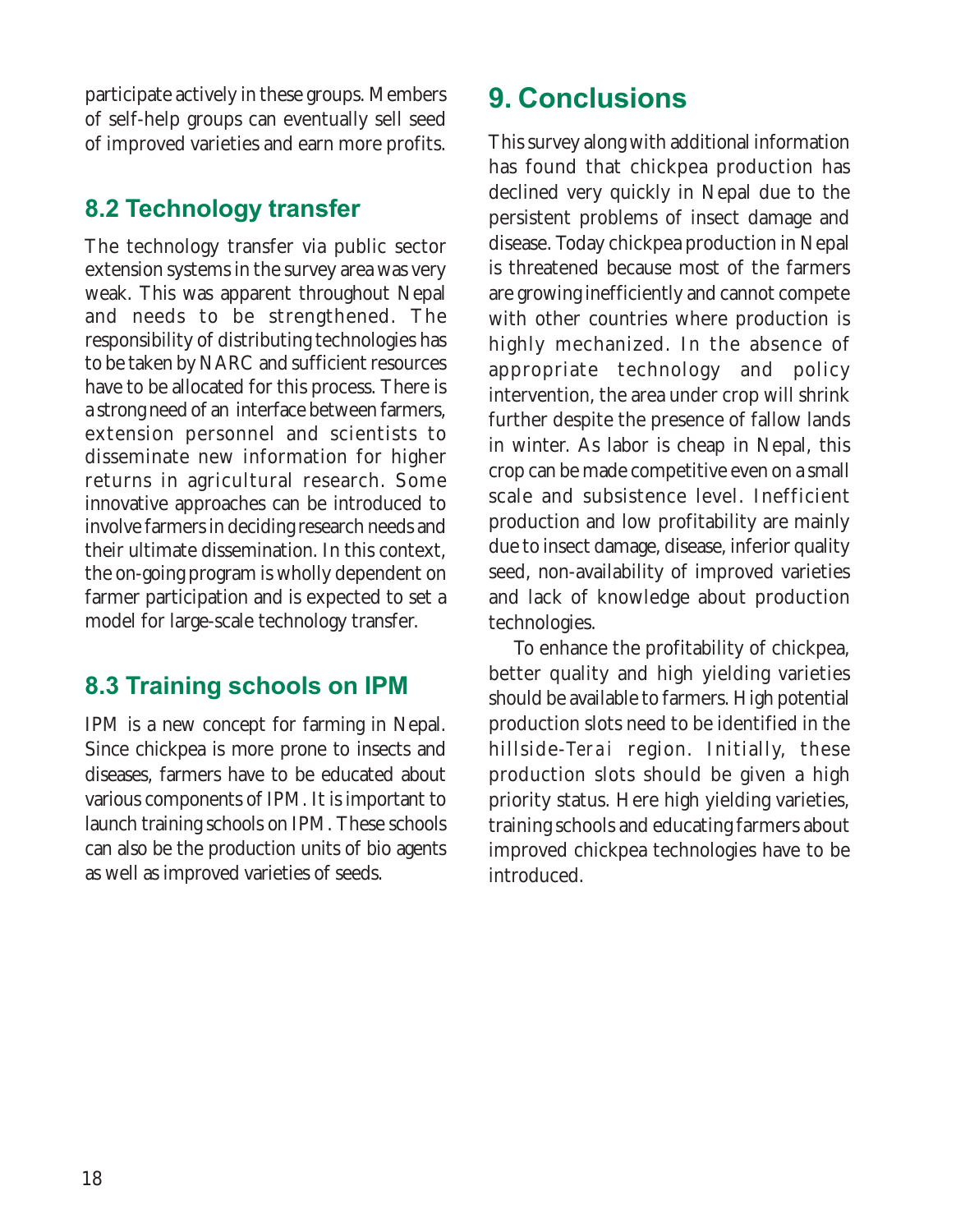### **References**

**Government of Nepal**. 1995, 1996, 1997, 1998. Agricultural Statistics of Nepal. His Majesty's Government. National Planning Commission Secretariat, Central Bureau of Statistics, Kathmandu, Nepal.

**Joshi PK, Parthasarthy Rao P, Gowda CLL, Kumar Jagdish** and **Saxena KB**. 2000. Chickpea and Pigeonpea – Facts, Trends and Outlook. Draft report prepared for ICRISAT.

**Manandhar Dhruba N** and **Shakaya Deep M**. 1996. Climate and Crops of Nepal, NARC and SAFDC, Nepal. pp 38-48.

**Pande S** and **Joshi PK**. 1995. Constraints and opportunities in chickpea production in Nepal. Trip report. ICRISAT, Patancheru, AP, India.

**Pandey SP, Yadav CR, Sah K, Pande S** and **Joshi PK**. 2000. Legumes in Nepal. Pages 71-97 *in* Legumes in Rice and Wheat Cropping Systems of the Indo-Gangetic Plain: Constrints and Opportunities (Johansen C, Duxbury JM, Virmani SM, Gowda CLL, Pande S and Joshi PK. eds.) Patancheru 502324, Andhra Pradesh India: International Crops Research for the Semi-Arid Tropics; Ithaca, New York, USA: Cornell University. 230pp.

### **Conversions**

1hectare  $= 29.53$  Kathas 1hectare =  $01.47$  Bighas  $$1 = 77.00$  NRs

### Acronyms

| <b>BGM</b>     | Botrytis gray mould                                              |
|----------------|------------------------------------------------------------------|
| <b>FORWARD</b> | Forum for rural welfare and agricultural reform for development  |
| <b>HMG</b>     | His Majesty's Government                                         |
| <b>ICRISAT</b> | International Crops Research Institute for the Semi-Arid Tropics |
| <b>IPM</b>     | <b>Integrated Pest Management</b>                                |
| <b>NGO</b>     | Non government organization                                      |
| <b>NARC</b>    | Nepal Agriculture Research Council                               |
| <b>NRs</b>     | Nepalese rupee                                                   |
| <b>PRA</b>     | Participatory rural appraisal                                    |
| <b>RRA</b>     | Rapid rural appraisal                                            |
| Ha             | Hectare                                                          |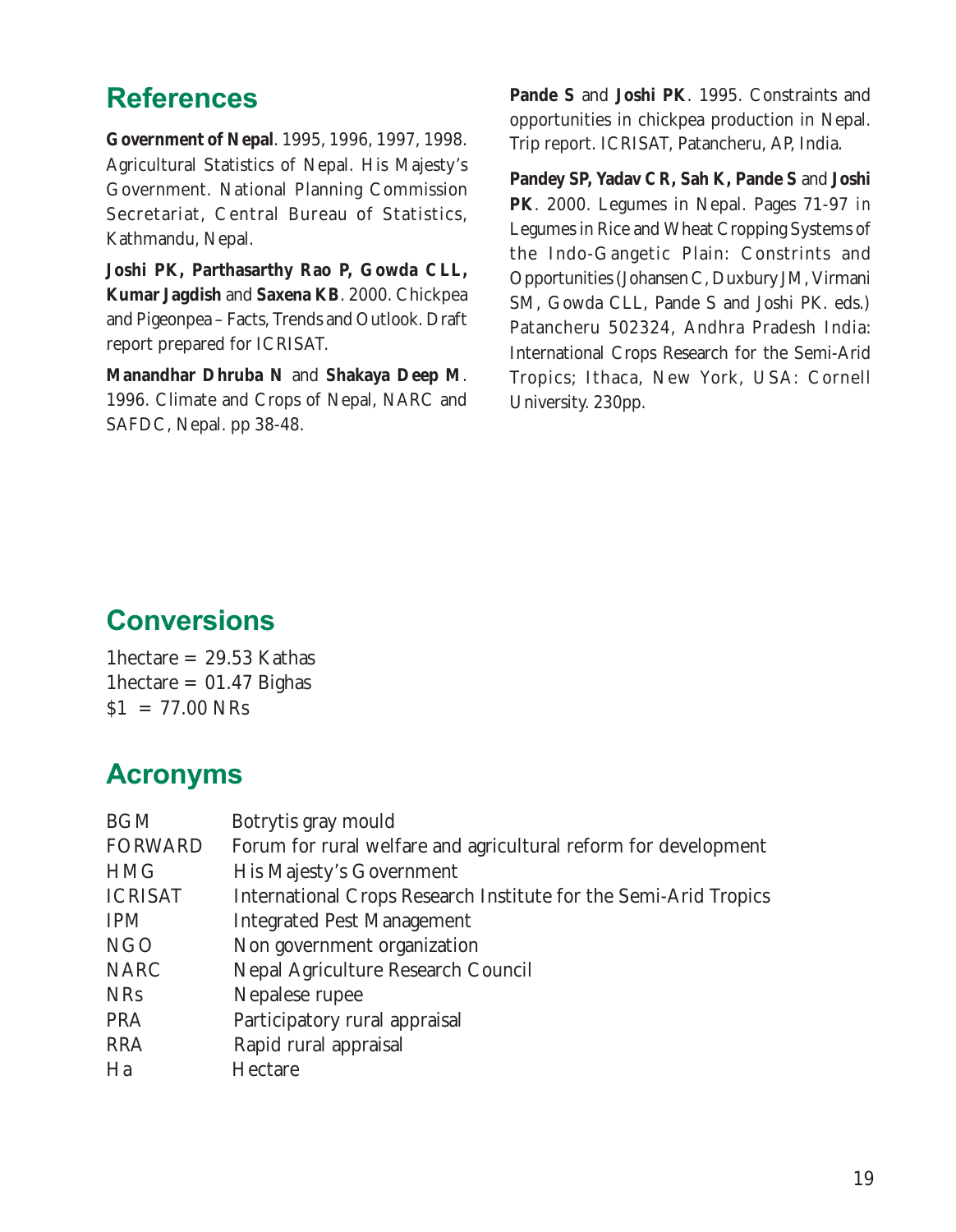### Appendix

| Region       | District      | Sample farmers (No.) |
|--------------|---------------|----------------------|
| Eastern      | Sirha         | 24                   |
|              | Saptari       | 25                   |
|              | Sunsari       | 6                    |
| Central      | Mohatari      | 13                   |
|              | Saralahi      | 21                   |
|              | Dhanusha      | 26                   |
|              | Makawanpur    | 1                    |
|              | Rauhatat      | 7                    |
|              | <b>Bara</b>   | 7                    |
| Western      | Naval Parasi  | 49                   |
|              | Kapil Vastu   | 35                   |
|              | Rupendahi     | 11                   |
| Midwestern   | <b>Bardia</b> | 158                  |
|              | <b>Banke</b>  | 71                   |
| Farwestern   | Kailali       | 8                    |
|              | Kanchanpur    | $\boldsymbol{2}$     |
| Total sample | 16            | 500                  |

### **Appendix 1. Sample districts and number of samples from different regions**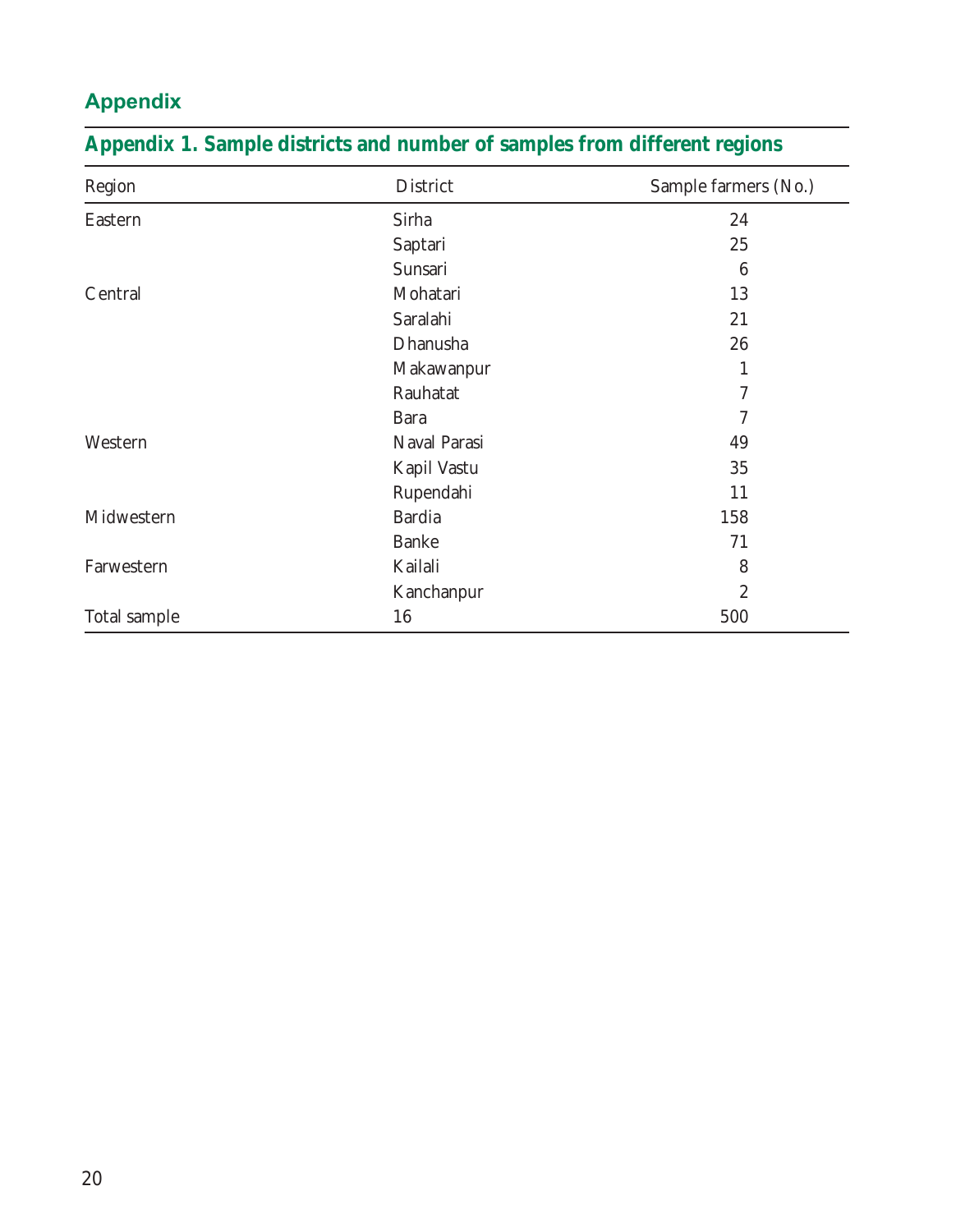### **Appendix 2. Questionnaire**

Date: Year: 1999-2000

#### **1. Farmers ID:**

#### **Land Use:**

Size of Land holding .........................................................

| Season        | Cultivated area | Irrigated area | Source of irrigation |
|---------------|-----------------|----------------|----------------------|
| Rainy season  |                 |                |                      |
| Winter season |                 |                |                      |
| Spring season |                 |                |                      |

#### **2. Cropping Pattern**

| Season        | Crop or inter-crop | Area | Irrigated area |
|---------------|--------------------|------|----------------|
| Rainy season  |                    |      |                |
|               |                    |      |                |
|               |                    |      |                |
|               |                    |      |                |
| Winter season |                    |      |                |
|               |                    |      |                |
|               |                    |      |                |
|               |                    |      |                |
| Spring season |                    |      |                |
|               |                    |      |                |
|               |                    |      |                |
|               |                    |      |                |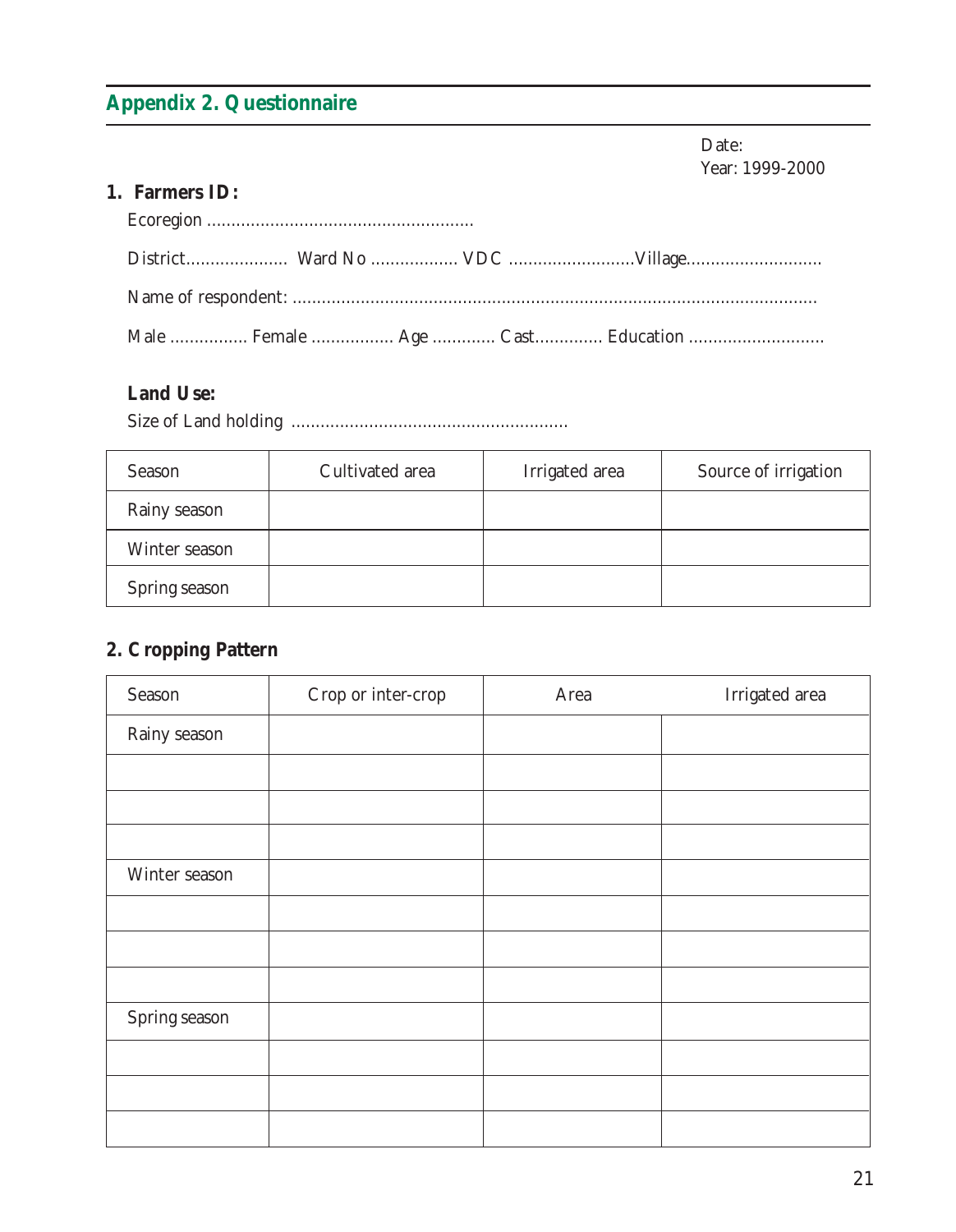#### 3. Chickpea Cultivation:

1. During the last 10 years chickpea area has increased/decreased/constant

Reason for increasing/decreasing/constant.

7. Land Quality preferred for chickpea cultivation 8. Chickpea is grown every year in same plot/landYes /No If answer is no, please give the reason. 9. Chickpea yield during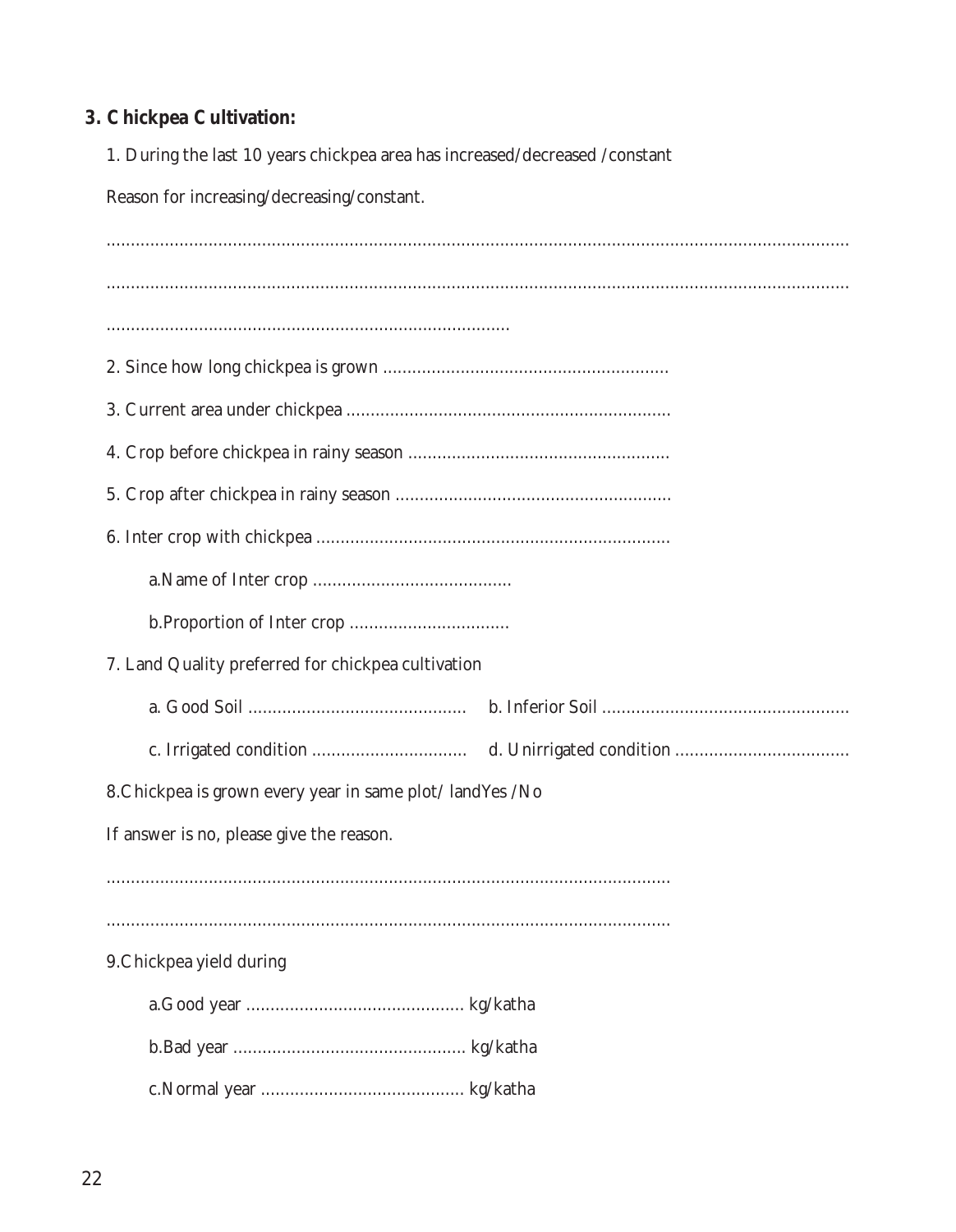#### **4. Resource use Pattern and Crop Yields (information to be collected/katha)**

| Resource         | Chickpea |          |       | Competing crop               |       |                     |
|------------------|----------|----------|-------|------------------------------|-------|---------------------|
|                  | Unit     | Quantity | Labor | Bullock/<br>Machine Quantity | Labor | Bullock/<br>Machine |
| Seed             |          |          |       |                              |       |                     |
| Fertilizer       |          |          |       |                              |       |                     |
| a)               |          |          |       |                              |       |                     |
| b)               |          |          |       |                              |       |                     |
| c)               |          |          |       |                              |       |                     |
| d)               |          |          |       |                              |       |                     |
| $\epsilon$ )     |          |          |       |                              |       |                     |
| Pesticide        |          |          |       |                              |       |                     |
| Insecticide      |          |          |       |                              |       |                     |
| Weedicide        |          |          |       |                              |       |                     |
| Irrigation       |          |          |       |                              |       |                     |
| Land preparation |          |          |       |                              |       |                     |
| Harvesting       |          |          |       |                              |       |                     |
| Threshing        |          |          |       |                              |       |                     |

#### **Total Production ( Production per katha area under chickpea)**

| a) Main product     |  |  |  |  |
|---------------------|--|--|--|--|
| b) Use of byproduct |  |  |  |  |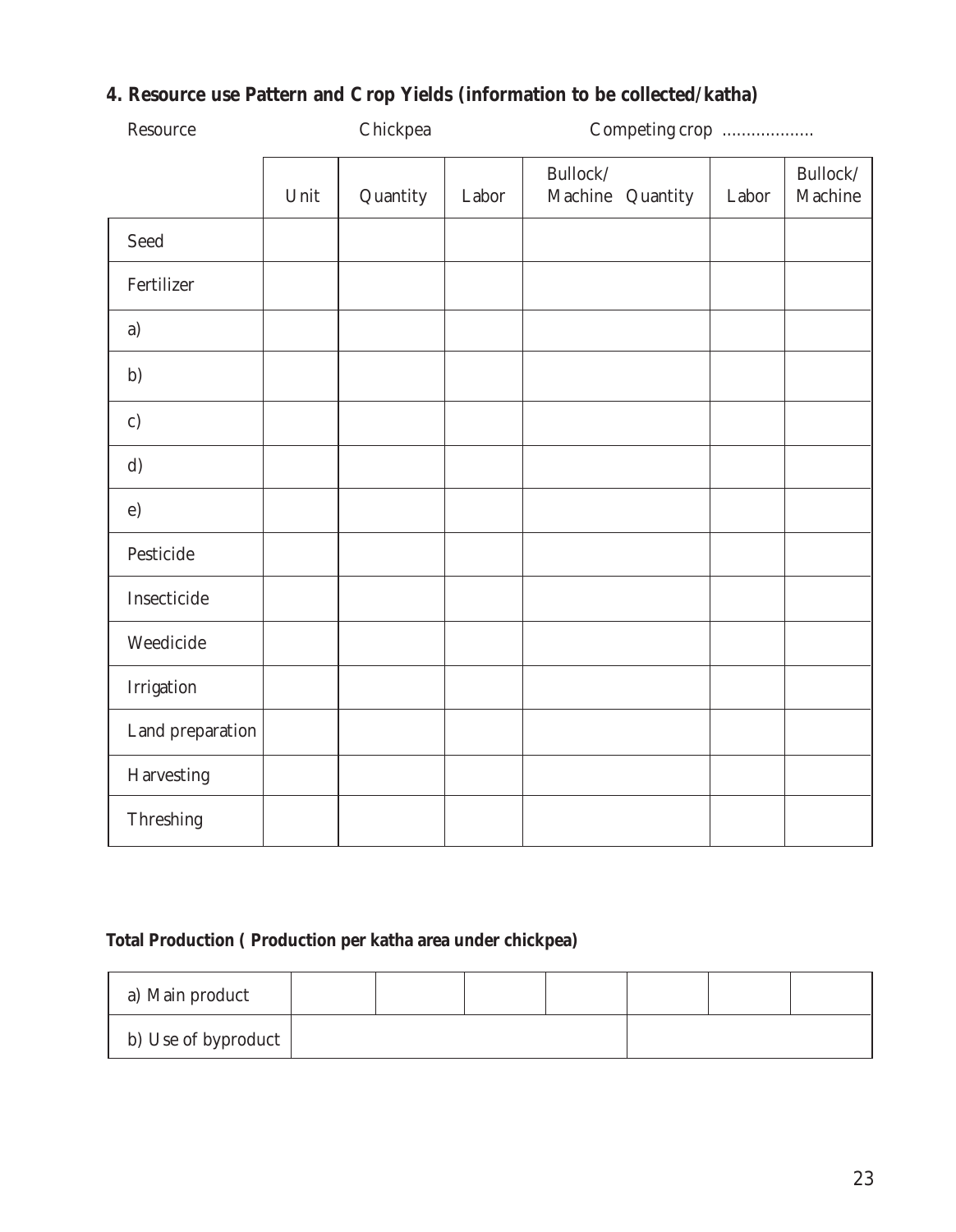#### **Marketed**

| Main product   |  |  |  |  |
|----------------|--|--|--|--|
| Price received |  |  |  |  |

#### **5. Resource use Pattern and Crop Yields(Net season crop)**

| Input                 | Unit | Sequencing with chickpea | Sequencing with wheat |
|-----------------------|------|--------------------------|-----------------------|
| Fertilizer            |      |                          |                       |
|                       |      |                          |                       |
| 2                     |      |                          |                       |
| <b>Yield Obtained</b> |      |                          |                       |

#### **6. Constraints of Crop Production** Crop: Chickpea

| Constraints           | Area affected | Yield with constraints | Probability of occurrence |
|-----------------------|---------------|------------------------|---------------------------|
| <b>Diseases</b>       |               |                        |                           |
|                       |               |                        |                           |
|                       |               |                        |                           |
|                       |               |                        |                           |
|                       |               |                        |                           |
|                       |               |                        |                           |
| Insects               |               |                        |                           |
|                       |               |                        |                           |
|                       |               |                        |                           |
| Weeds                 |               |                        |                           |
| Drought/water deficit |               |                        |                           |
| Water logging         |               |                        |                           |
| Alkaline soil         |               |                        |                           |
| Acid Soil             |               |                        |                           |
| Soil erosion          |               |                        |                           |
| Other                 |               |                        |                           |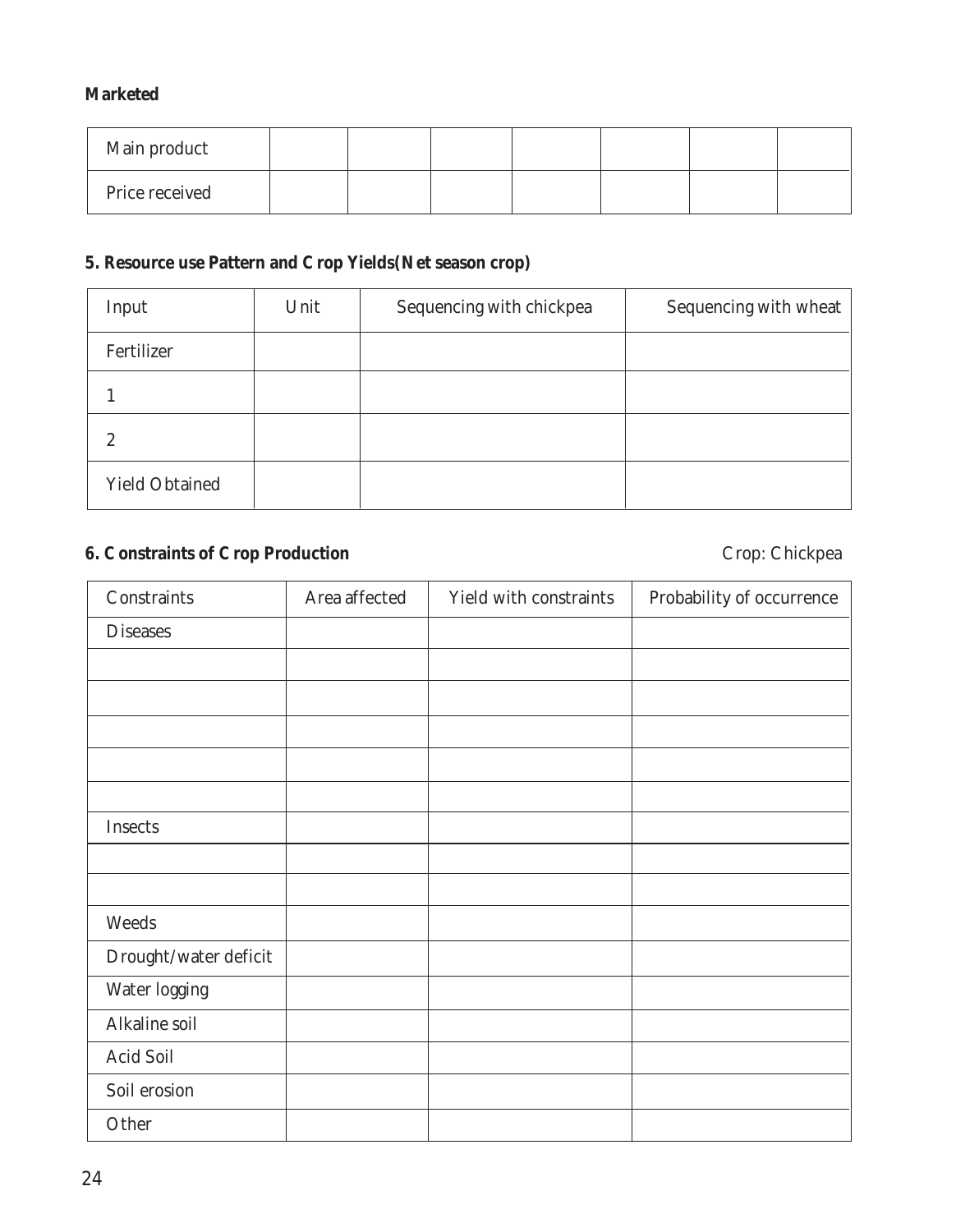#### **7. Storage Losses**

| b. Did you use any control method Yes/No |  |
|------------------------------------------|--|
|                                          |  |
|                                          |  |
|                                          |  |

#### **8. Other Socio-Economic Constraints**

(A) Institutional constraints

| Constraints                                              | Ranks |
|----------------------------------------------------------|-------|
| 1. Poor transfer of technology (total lack of knowledge) |       |
| 2. Poor technical guidance                               |       |
| 3. Untimely availability of inputs                       |       |
| a) Seed                                                  |       |
| b) Fertilizer                                            |       |
| c) Agro chemicals                                        |       |

#### (B) Infra structural constraints

| Constraints                                | Ranks |
|--------------------------------------------|-------|
| a. Poor irrigation facilities for chickpea |       |
| b. Poor seed storage facilities            |       |
| c. Poor marketing facilities               |       |
| d. Poor transportation for marketing       |       |

#### **9. Other Technology Related Constraints:**

Do you grow improved chickpea varieties

If yes, name the variety

If no reason for not growing

- a. Do not know
- b. Seed of improved variety is not available
- c. Price of seed of improved variety is high